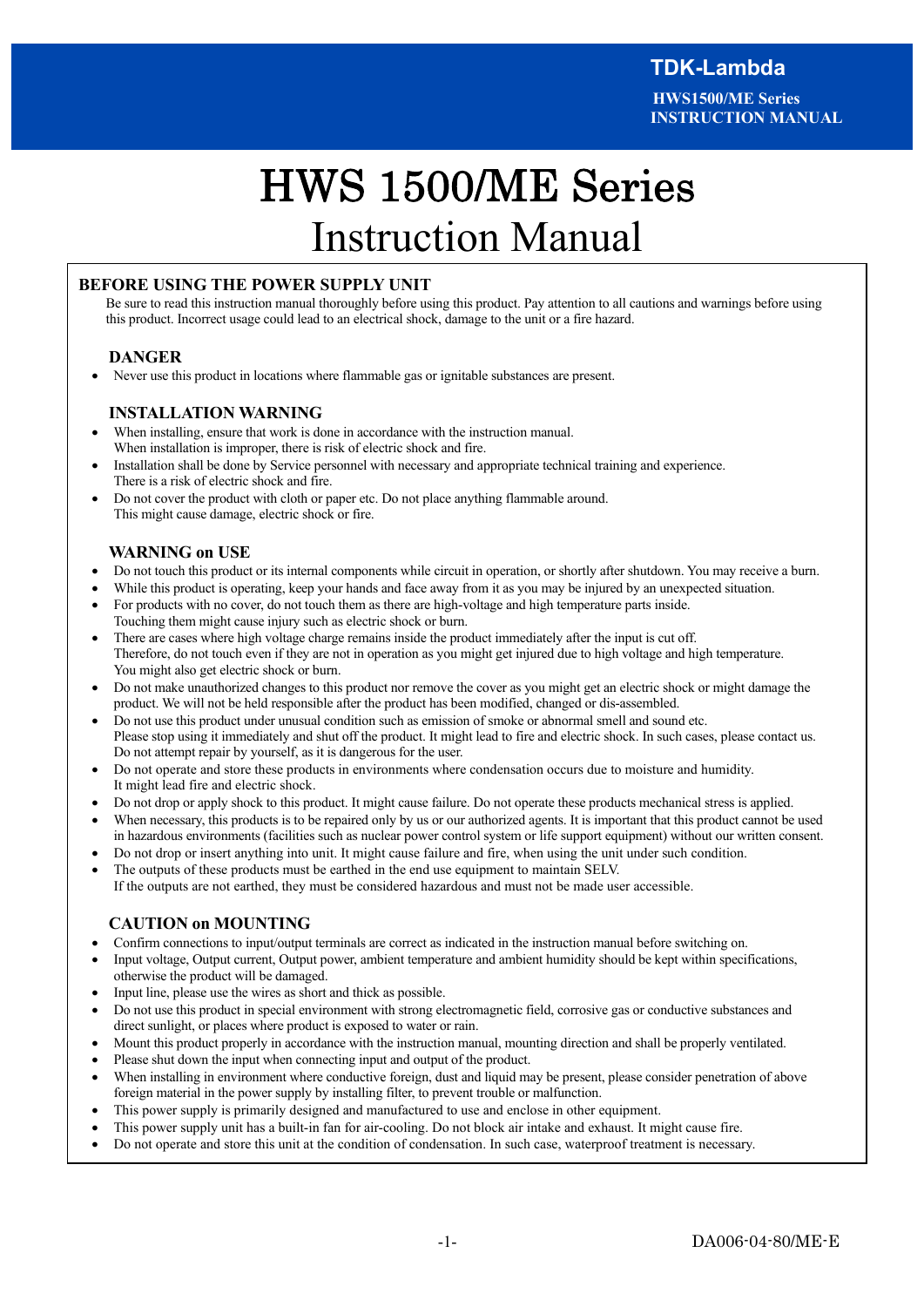**HWS1500/ME Series INSTRUCTION MANUAL**

#### Do not operate this unit after it falls down.

The output voltage of this power supply unit is considered to be a hazardous energy level (The voltage is 2V or more and the electric power is 240VA or more), prevention from direct contact with voltage output is highly necessary. While installing or servicing this power supply unit, avoid dropping tools by mistake or direct contact with voltage output. This might cause an electrical shock.

While repairing this power supply unit, the AC input power must be switch off and the I/O terminal voltage should be less than the safety level.

## **CAUTION on USE**

- Product individual notes are shown in the instruction manual. If there is any difference with common notes individual notes shall have priority.
- Before using this product, be sure to read the catalog and instruction manual. There is risk of electric shock or damage to the product or fire due to improper use.
- Input voltage, Output current, Output power, ambient temperature and ambient humidity should be kept within specifications,
- otherwise the product will be damaged, or cause electric shock or fire.
- If the built-in fuse is blown, do not use the product even after replacing the fuse, as there is risk of abnormality inside. Be sure to request repair to our company.
- For products without built-in protection circuit (element, fuse, etc.), insert fuse at the input to prevent smoke, fire during abnormal operation. As for products with built-in protection circuit, depending on usage conditions, built-in protection circuit might not work. It is recommended to provide separate proper protection circuit.
- · For externally mounted fuse do not use other fuses aside from our specified and recommended fuse.
- This product was made for general purpose electronic equipment use and is not designed for applications requiring high safety (such as extremely high reliability and safety requirements. Even though high reliability and safety are not required, this product should not be used directly for applications that have serious risk for life and physical safety. Take sufficient consideration in fail-safe design (such as providing protective circuit or protective device inside the system, providing redundant circuit to ensure no instability when single device failure occurs).
- When used in environments with strong electromagnetic field, there is possibility of product damage due to malfunction.
- When used in environment with corrosive gas (hydrogen sulfide, sulfur dioxide, etc.), there is possibility that they might penetrate the product and lead to failure.
- When used in environments where there is conductive foreign matter or dust, there is possibility of product failure or malfunction.
- · Provide countermeasure for prevention of lightning surge voltage as there is risk of damage due to abnormal voltage.
- Connect together the frame ground terminal of the product and the ground terminal of the equipment for safety and noise reduction. If these ground is not connected together, there is risk of electric shock.
- Parts with lifetime specifications (built-in electrolytic capacitor) are required to be replaced periodically. Set the overhaul period depending on the environment of usage and perform maintenance. Also, note that there are cases when EOL products cannot be overhauled.
- Take care not to apply external abnormal voltage to the output. Especially, applying reverse voltage or overvoltage more than the rated voltage to the output might cause failure, electric shock or fire.
- This product is designed under condition Material group IIIb, Pollution Degree (PD): PD2, Over Voltage category (OVC): OVC Ⅱ and Class of equipment: Class Ⅰ.
- This product is designed to be accessible only to service technicians as part of indoor use device.
- These products are not authorized for use as critical components in nuclear control systems, life support systems, vehicle, ship, aerospace or equipment for use in hazardous environments without the express written approval of the Managing Director of TDK-Lambda Corp..

## **GENERAL INSTALLATION INSTRUCTIONS**

- · These products are Class 1 and must therefore be reliably earthed and professionally installed in accordance with the prevailing electrical wiring regulations and the safety standards covered herein.
- These products are IPX0, and therefore chemicals/solvents, cleaning agents and other liquids must not be used.
- The first protective earth connection in the final installation must be marked with the protective earth symbol.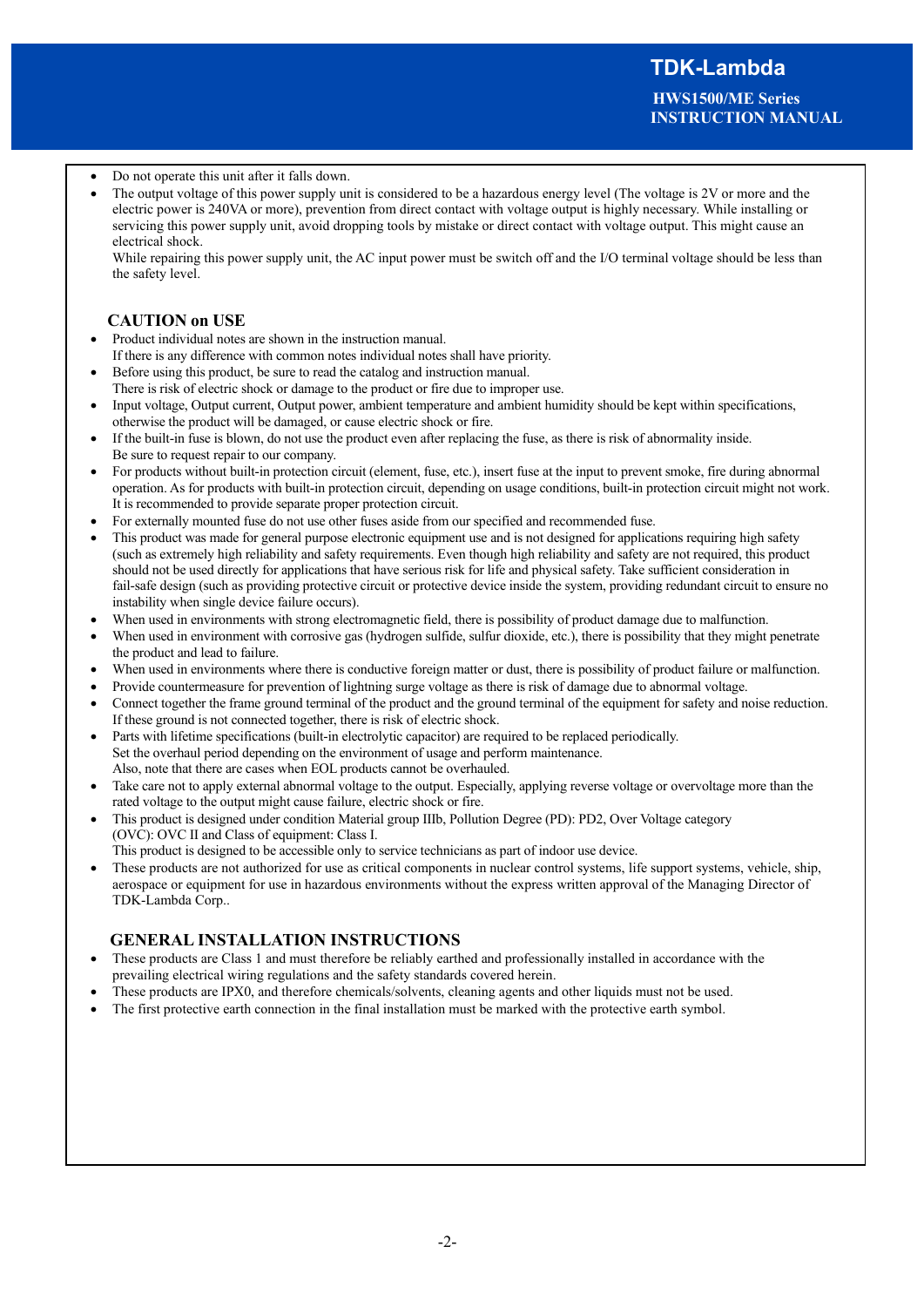## **Special Instructions for IEC/EN/UL/CSA 60601-1**

- These products are designed for continuous operation within an overall enclosure, and must be mounted such that access to the mains terminals is restricted. See Clause 16, IEC/EN/UL60601-1.
- These products are NOT suitable for use in the presence of flammable anaesthetic mixtures with air or with oxygen or with nitrous oxide.
- These products are classed as ordinary equipment according to IEC/EN/UL60601-1 and are NOT protected against the ingress of water.
- Connect only apparatus complying with IEC/EN/UL60601-1 to the signal ports.
- Except for permanently installed equipment as defined in Clause 57.6 of IEC/EN/UL60601-1 the overall equipment in which these products are installed must have double pole fusing on the input mains supply. The products themselves have single pole fusing in the live line.
- These products provide the following insulation between mains and output.
	- (a) As for UL60601-1 : 2006 (1st Ed.), EN60601-1 : 1990+A1+A2+A13 and CSA C22.2 No.601-1:M90, 2005, basic insulation provided. Sure to add supplemental insulation to input or output in the equipment.
		- (b) As for ANSI AAMI/ES60601-1 : 2005, EN60601-1 : 2006 and CSA C22.2 No.60601-1 : 08, reinforced insulation (2MOOP) provided.
- When the PSU is installed within medical equipment an all pole mains input disconnect device must be fitted.
- Reference should be made to local regulations concerning the disposal of these products at the end of their useful life.
- The maximum normal leakage current of this product is 500 microamperes for IEC/EN/UL60601-1. When using it as a patient care equipment, all outer surfaces of the equipment shall be constructed of nonconductive material. See Clause 19.5DV.2 of UL60601-1.
- These products have not been assessed to IEC/EN60601-1-2 (EMC) but EMC test data is available from TDK-Lambda Corp..

#### **Note**

- Take note that traces of sheet metal processing be left in our power supplies.
- When disposing product, follow disposal laws of each municipality.
- Published EMI (CE, RE) or immunity is the result when measured in our standard measurement conditions and might not satisfy specification when mounted and wired inside end-user equipment.

Use the product after sufficiently evaluating at actual end-user equipment.

- When exporting our products, apply for necessary permissions as required by rules and regulations of Foreign Exchange and Foreign Trade Control Act.
- · Catalogue, contents of the instruction manual may be changed without a prior notice. Refer to latest catalogue or instruction manual
- Reproduction or reprinting the instruction manual or its portion is forbidden without our permission.

## **LONG-TERM STORAGE METHOD AND LONG-TERM STORAGE PERIOD**

- · Please keep the product in carton box.
- Please do not apply excessive vibration, shock or mechanical stress applied directly to the product.
- Please keep away from direct sunlight.
- · For long-term storage temperature and humidity, the following conditions shall be used as a guideline : Temperature range : 5℃~30℃
	- Humidity range : 40%~60%RH

Please keep away from the places where temperature and humidity can change drastically.

- It can cause condensation on the product or deterioration.
- For long-term storage period, we recommend to use within 2 years after receiving the product.

There is tendency that the leakage current of an aluminum electrolytic capacitor may increase when stored without using for a long time. This phenomenon can be improved by applying voltage to the aluminum electrolytic capacitor to reduce the increased leakage current through the self-recovery effect of the electrolyte. For reference, before using products that have been stored for a very long time, please warm-up first for 30 minutes or more without taking load.

- < Criterion of warm up voltage condition >
	- (1)Implementation period : 1 year or above after the delivery
	- (2)Electrical continuity condition
		- Input voltage : Rating
		- Load : 0A
		- Ambient temperature : Normal temperature
		- Time : 30 minutes or more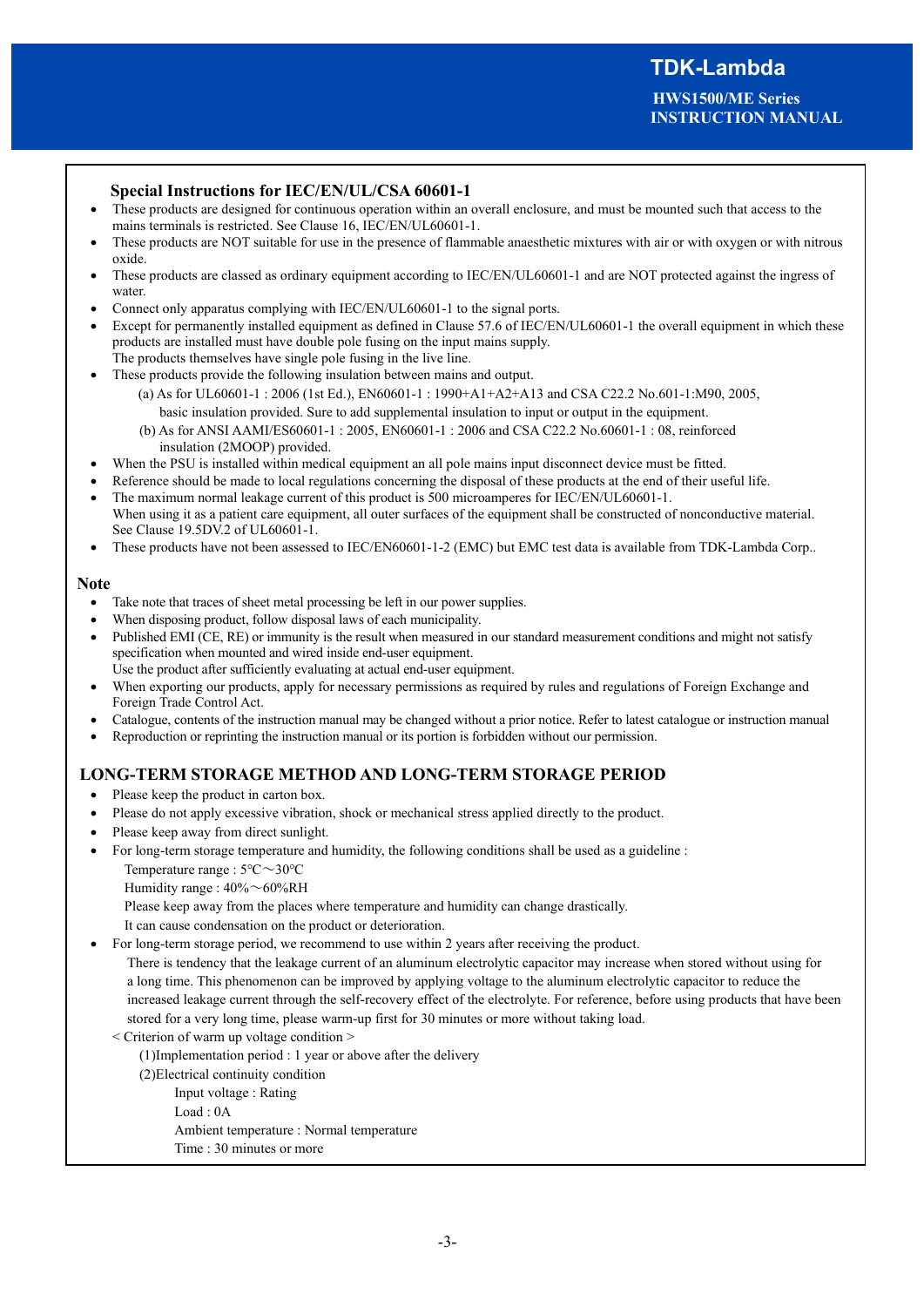**1. Model name identification method**



## **2. Terminal Explanation**

Please pay extra attention to the wiring. Incorrect connection will damage the power supply.

- · When connecting input and output wiring, input AC-Line should be off.
- · Input wiring and output wiring shall be separated, otherwise noise susceptibility of power supply unit will be weak.
- · Ground terminal (E) must be connected to the instrument chassis.
- · Remote sensing lines shall be twisted or use the shielded wire.
- · Remote ON/OFF control lines shall be twisted or use the shielded wire.

### **2-1. Front Panel Explanation**

HWS1500 Front Panel



- $\bigoplus$  + : + Output terminal
- $\circled{2}$  : Output terminal
- ③ ON : Output (Power On) indication green LED

(The indicator turns on when the power supply output is in normal operating condition.)

④ V.ADJ :Output voltage adjust trimmer (The output voltage rises when trimmer is turned clockwise.)

- ⑤ CN01: Remote sensing, ON/OFF control signal, Current balance signal,
- $\odot$  CN02:  $\odot$  Output voltage external control signal and Power fail signal output connector.
- $\overline{P}$  N : AC input terminal N : Neutral line
- ⑧ L : AC input terminal L : Live Line (Fuse in line)
- ⑨ E : Ground terminal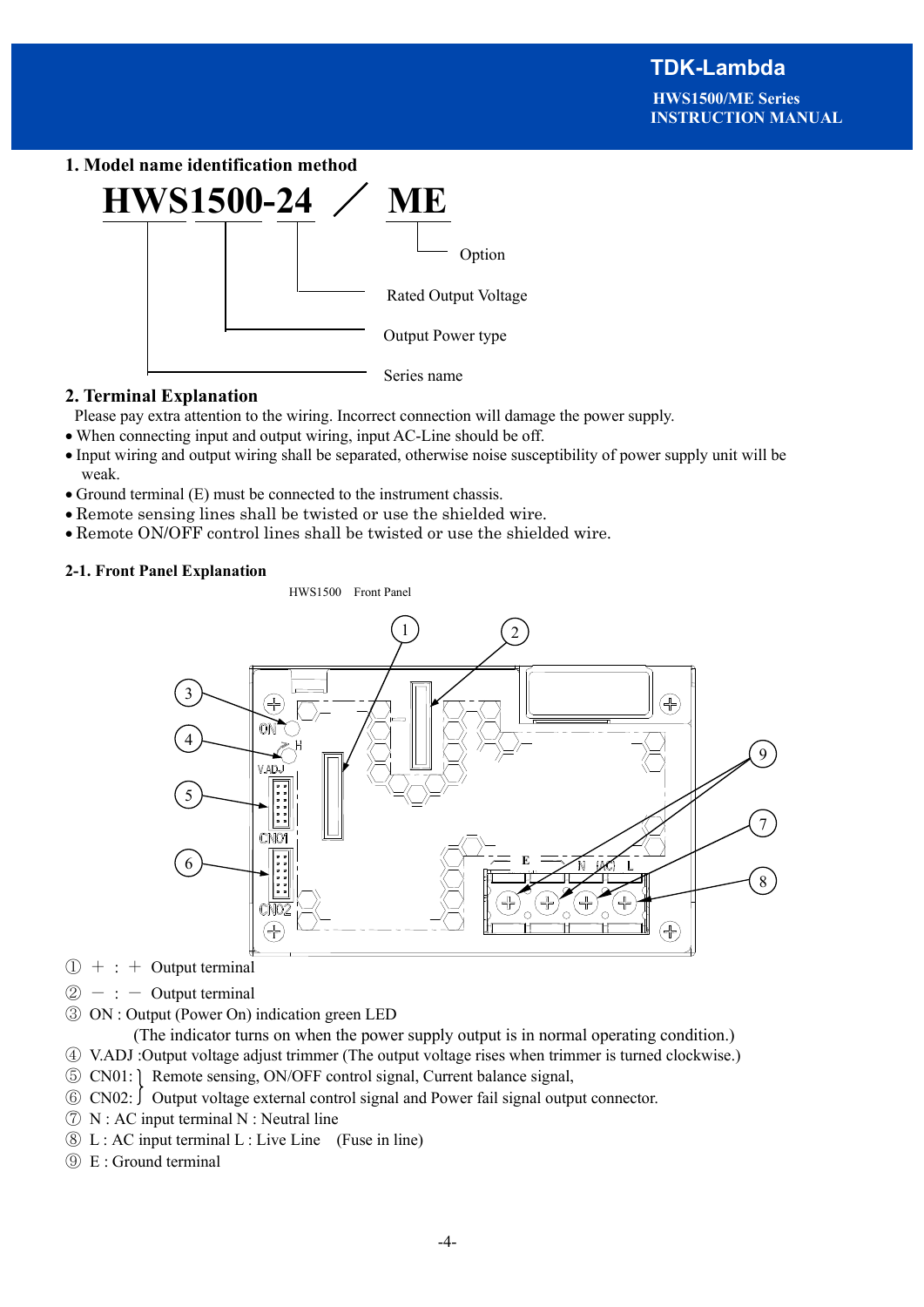#### **2-2. CN01, CN02 Connector pin configuration and Function**

CN01, CN02 pin configuration and function are the same.

They are connected to each other in this power supply unit.

When the pin of CN01 side is shorted the same function pins of CN02 side are shorted.

Please note that the function cannot be separately set with CN01 and CN02.

|                                                                                          | Pin No.                                         | Configuration | <b>Function</b>                                                                                          |                                           |  |  |  |  |
|------------------------------------------------------------------------------------------|-------------------------------------------------|---------------|----------------------------------------------------------------------------------------------------------|-------------------------------------------|--|--|--|--|
|                                                                                          |                                                 | $+V$          | Connected to $+$ Output terminal in this Power supply unit.                                              |                                           |  |  |  |  |
|                                                                                          | 1                                               |               | $(+V$ terminal can not supply load current.)                                                             |                                           |  |  |  |  |
|                                                                                          |                                                 |               | Remote sensing terminal for + output                                                                     |                                           |  |  |  |  |
|                                                                                          | $\overline{2}$                                  | $+S$          | (For remote sensing function, which compensates for line drop between power supply terminals and load    |                                           |  |  |  |  |
|                                                                                          |                                                 |               | terminals. Connect to $+V$ terminal when remote sensing function is unnecessary)                         |                                           |  |  |  |  |
|                                                                                          | 3                                               | $-V$          | Connected to $-$ Output terminal in this Power supply unit.                                              |                                           |  |  |  |  |
| $\frac{2}{4}$<br>3<br>$\alpha$ $\alpha$                                                  |                                                 |               | (-V terminal can not supply load current)                                                                |                                           |  |  |  |  |
| $\begin{array}{c} 6 \\ 8 \\ 10 \end{array}$<br>5<br>$\overline{a}$ $\overline{a}$<br>■ 国 |                                                 |               | Remote sensing terminal for - output                                                                     |                                           |  |  |  |  |
| 9<br>$\mathbf{z}$ $\mathbf{z}$                                                           | 4                                               | $-S$          | (For remote sensing function, which compensates for line drop between power supply terminals and load    |                                           |  |  |  |  |
| 12<br>11<br>$\blacksquare$                                                               |                                                 |               | terminals. Connect to -V terminal when remote sensing function is unnecessary)                           |                                           |  |  |  |  |
| CN <sub>01</sub>                                                                         | 5                                               | PC            | Current balance terminal                                                                                 |                                           |  |  |  |  |
|                                                                                          |                                                 |               | (For output current balancing in parallel operation.)                                                    |                                           |  |  |  |  |
| $\frac{2}{4}$<br>$\mathbf{z}$ $\mathbf{z}$                                               | <b>COM</b><br>6<br>Ground for PC and PV signal. |               |                                                                                                          |                                           |  |  |  |  |
| 3<br>$\mathbf{z}$ $\mathbf{z}$<br>$\frac{6}{8}$<br>5<br>$\mathbf{z}$ $\mathbf{z}$        |                                                 |               | Output voltage external control terminal                                                                 |                                           |  |  |  |  |
| 7<br>$\mathbf{z}$ $\mathbf{z}$<br>10<br>9<br>■ ■                                         | 7                                               | <b>PV</b>     | (For power supply output voltage control with an external voltage. Connect it with the terminal REF when |                                           |  |  |  |  |
| 12<br>11<br>$\alpha$ $\alpha$                                                            |                                                 |               | PV function is unnecessary.                                                                              |                                           |  |  |  |  |
| CN02                                                                                     | 8                                               | <b>REF</b>    | Reference Voltage terminal for Output voltage control                                                    |                                           |  |  |  |  |
|                                                                                          |                                                 |               |                                                                                                          | (REF and PV are connected when shipping.) |  |  |  |  |
|                                                                                          | 9                                               | <b>CNT</b>    | Remote ON/OFF control terminal                                                                           |                                           |  |  |  |  |
|                                                                                          |                                                 |               | (When the CNT is pulled to TTL low, the power supply turns on.)                                          |                                           |  |  |  |  |
|                                                                                          | 10                                              | <b>TOG</b>    | Ground for CNT and PF signal.                                                                            |                                           |  |  |  |  |
|                                                                                          |                                                 |               | Power fail signal output terminal.                                                                       |                                           |  |  |  |  |
|                                                                                          | 11                                              | PF            | (As the output voltage drops, FAN stops and AC input voltage down, open collector output, "Power Fail"   |                                           |  |  |  |  |
|                                                                                          |                                                 |               | signal will output "High".)                                                                              |                                           |  |  |  |  |
|                                                                                          | 12                                              | <b>TOG</b>    | Ground for CNT and PF signal.                                                                            |                                           |  |  |  |  |

**CN01**、**CN02 are connected in this power supply unit as follows.** 

| <b>CN01</b>                          |   |                                                                          |   |                         |   |   |                |   |   |              |            |                  |
|--------------------------------------|---|--------------------------------------------------------------------------|---|-------------------------|---|---|----------------|---|---|--------------|------------|------------------|
|                                      | ı |                                                                          | 3 |                         | 5 |   | $\overline{7}$ |   | 9 |              | 11         |                  |
|                                      |   | $\boldsymbol{2}$                                                         |   | $\overline{\mathbf{4}}$ |   | 6 |                | 8 |   | $\bullet$ 10 |            | 12 <sub>12</sub> |
| CN02                                 |   |                                                                          |   |                         |   |   |                |   |   |              |            |                  |
|                                      | 1 |                                                                          | 3 |                         | 5 |   | $\mathbf{7}$   |   | 9 |              | ${\bf 11}$ |                  |
|                                      |   | $\mathbf{2}$                                                             |   | $\overline{\mathbf{4}}$ |   | 6 |                | 8 |   | 10           |            | 12               |
| Output current signal circuit        |   | Output voltage detection circuit<br>Reference voltage generation circuit |   |                         |   |   |                |   |   |              |            |                  |
| Output ON/OFF Control circuit        |   |                                                                          |   |                         |   |   |                |   |   |              |            |                  |
| Power fail signal generation circuit |   |                                                                          |   |                         |   |   |                |   |   |              |            |                  |

※Output ON/OFF control circuit and the Power fail signal circuit are insulated with other circuits in the power supply. (Insulating voltage AC100V)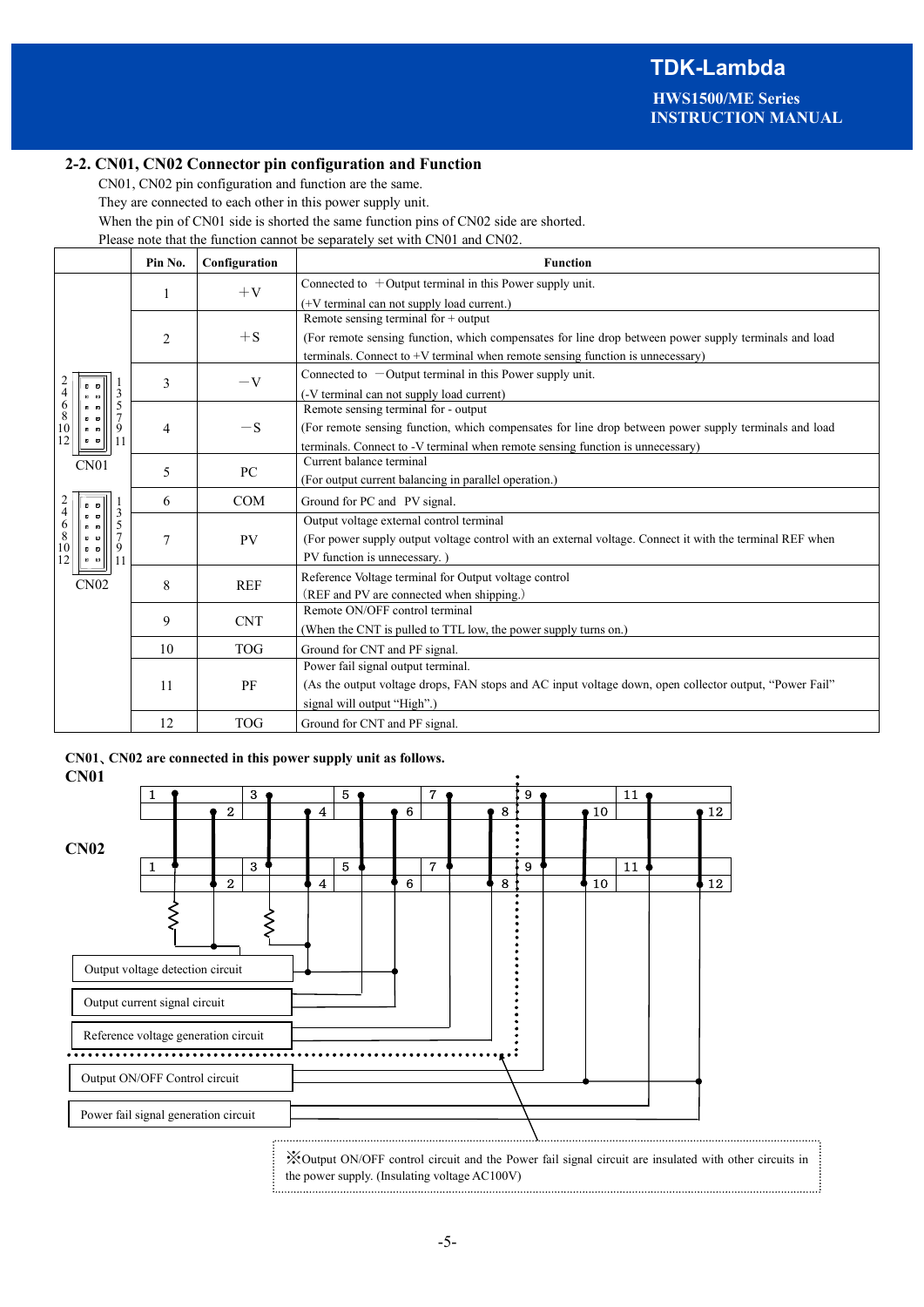**HWS1500/ME Series INSTRUCTION MANUAL**

## **2-3. Basic Connection** (Local sensing) **2-4. Remote sensing required**

①Connect "+S" terminal to "+V" terminal and "-S" terminal to "**-**V" terminal with sensing wires. ②Connect "CNT" terminal to "TOG" terminal with wire.

③Connect "PV" terminal to "REF" terminal with wire.

- ※ Please use attachment connector for each connection.
- ※ In the following cases, the output is shut down. When CNT and TOG is opened. When PV and REF is opened.



1 - 2, 3 - 4,  $7 - 8$ , 9 - 10 are shorted.

| Attached connector when shipping |  |
|----------------------------------|--|
|                                  |  |

| Red | Black |   | <b>Brown</b> | Yellow |    |  |
|-----|-------|---|--------------|--------|----|--|
|     | פ     | 5 |              | 9      |    |  |
| £.  |       | 6 | 8            | 10     | 19 |  |

 $\sim 10$ 

Twist wire

①Connect "+S" terminal to "+" terminal of load with sensing wire.

②Connect "-S" terminal to "**-**" terminal of load with sensing wires.

③Connect "CNT" terminal to "TOG" terminal with wire.

④Connect "PV" terminal to "REF" terminal with wire.

- ※ The accuracy of the output voltage will deteriorate when the sensing terminals are opened.
- ※ In the following cases, the output is shut down. When CNT and TOG is opened. When PV and REF is opened.



Connector : (JST) S12B-PHDSS

Remove standard attached connector, and use the harness made by the customer.

- ・Housing : (JST) PHDR-12VS
- ・Contact : (JST) SPHD-001T-P0.5
- 2 -"+" of load, 4 -"-" of load should be connected.
- $7 8$ ,  $9 10$ : should be shorted

\* Please use wire for contact and crimping tool specified by maker.

#### Connecting circuit with CN01 or CN02 connector

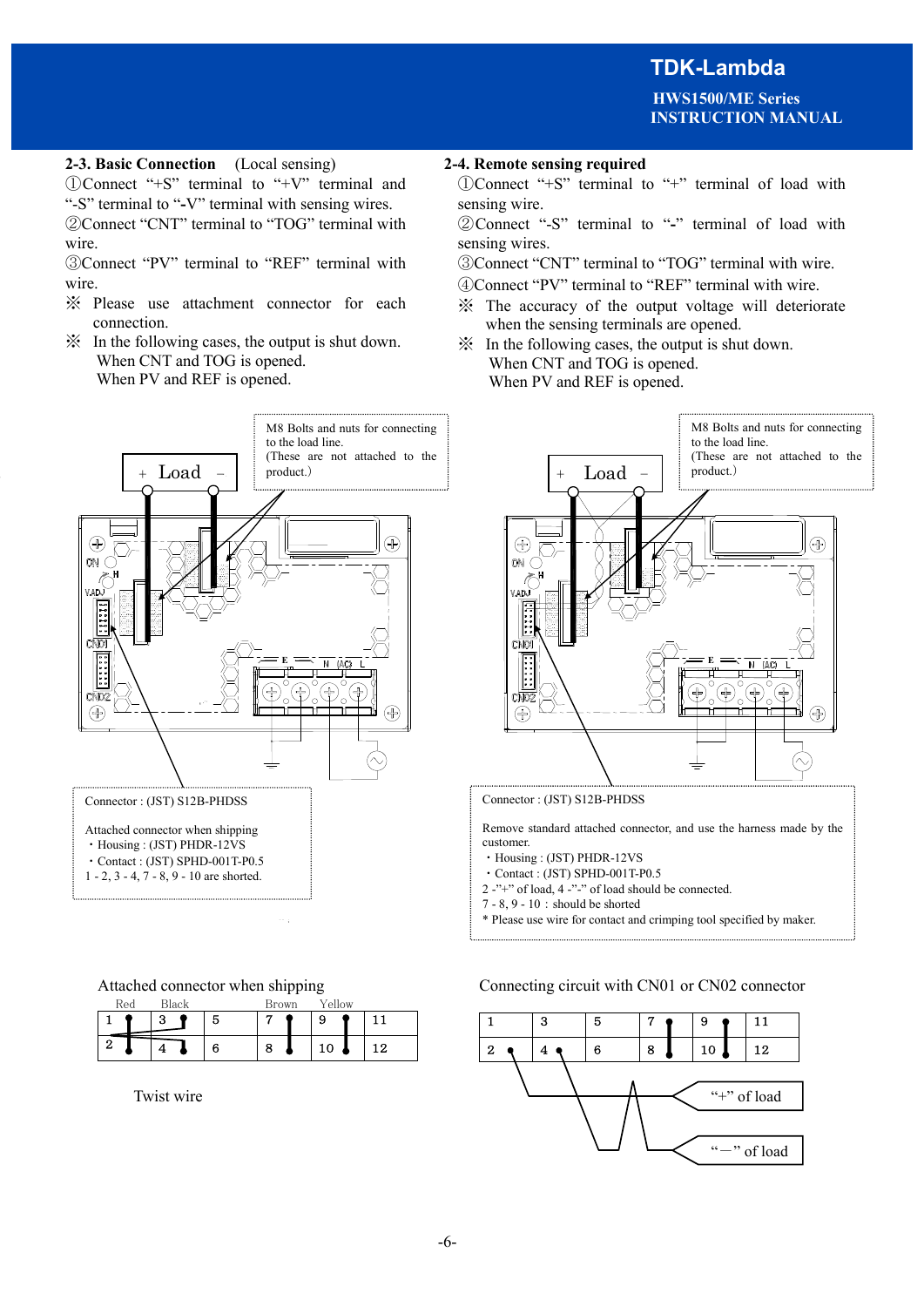**HWS1500/ME Series INSTRUCTION MANUAL**

## **2-5. Remote ON/OFF control required 2-6. PF signal output required**

① Remove standard attached connector, and use the harness made by the customer and connect external signal to between CNT and TOG terminal.

②"TOG" terminal is ground for "CNT" terminal.

In case this function is not used, please short between CNT and TOG terminal.



Should be connected to ON/OFF control signal.  $10:TOG$ 

- Should be connected to Signal Ground.
- \* Please use wire for contact and crimping tool specified by maker.

Connecting circuit with CN01 or CN02 connector Connecting circuit with CN01 or CN02 connector



- ① PF signal is an open collector output, therefore PF signal outputs is shown in circuit below.
- ②"TOG" terminal is ground for "PF" terminal.



Remove standard attached connector, and use the harness made by the customer.

- ・Housing : (JST) PHDR-12VS
- ・Contact : (JST) SPHD-001T-P0.5
- 1 2, 3 4, 7 8, 9 10 : should be shorted.
- 11:PF
- Should be connected to PF signal output
- $12 \cdot TOG$

 Should be connected to Signal Ground. \* Please use wire for contact and crimping tool specified by maker.

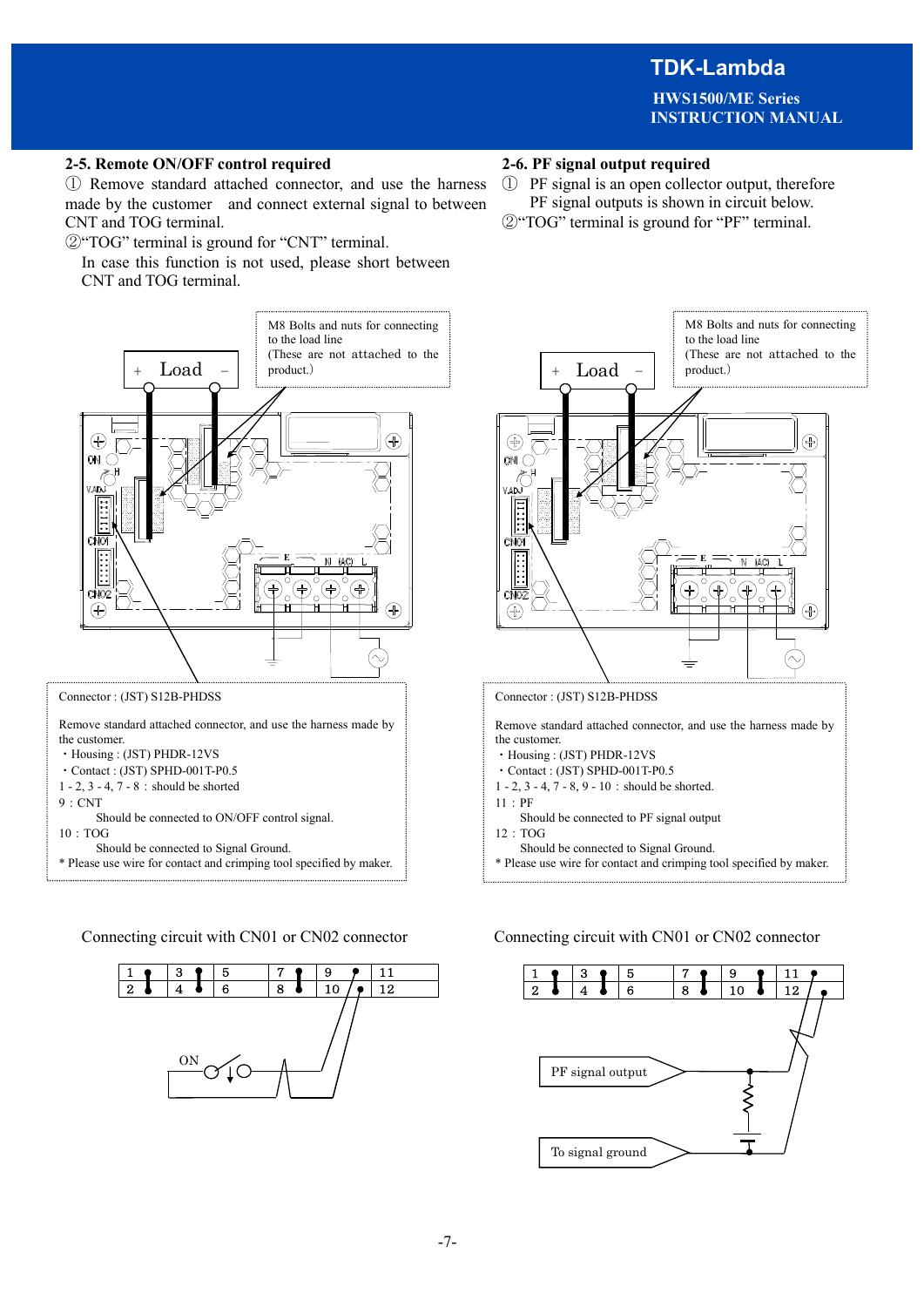**HWS1500/ME Series INSTRUCTION MANUAL**

## **3. Block Diagram**



- · Circuit topology, Switching frequency Half Bridge converter 70kHz
	- PFHC circuit : Active filter 65kHz
- Fuse rating : 30A
- · E : Ground terminal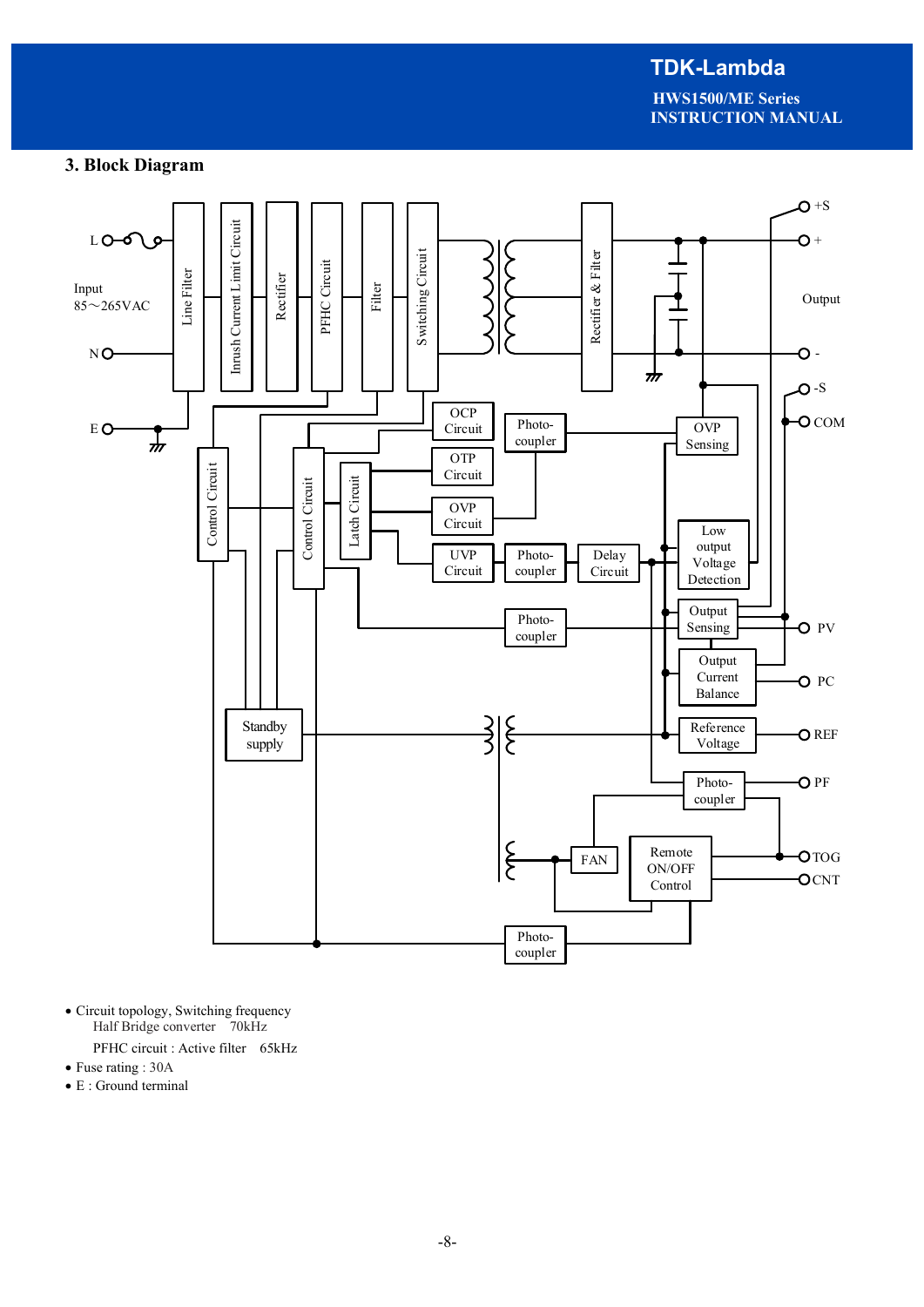**HWS1500/ME Series INSTRUCTION MANUAL**

## **4. Sequence time chart**



 $0V \le L \le 0.8V$  or Short

### (※2) OVP Point

| 24V | : $125\% \sim 145\%$ |
|-----|----------------------|
| 36V | : $125\% \sim 138\%$ |
| 48V | $: 115\% \sim 135\%$ |

(※3) OCP Point (24V, 36V Model, Input voltage AC180 - 265V)

・Peak current : 150%(24V, 36V)

Peak current is less than 10 seconds, and duty 35% max.

- ・Overload exceeding 105%(without output dropping situation) continuously for more than 10 seconds will result to output shutdown. Meanwhile, overload exceeding 105%(with output dropping) continuously for more than 5 seconds will result to output shutdown.
- ・OCP Point : More than 150%(24V, 36V), More than 105%(48V)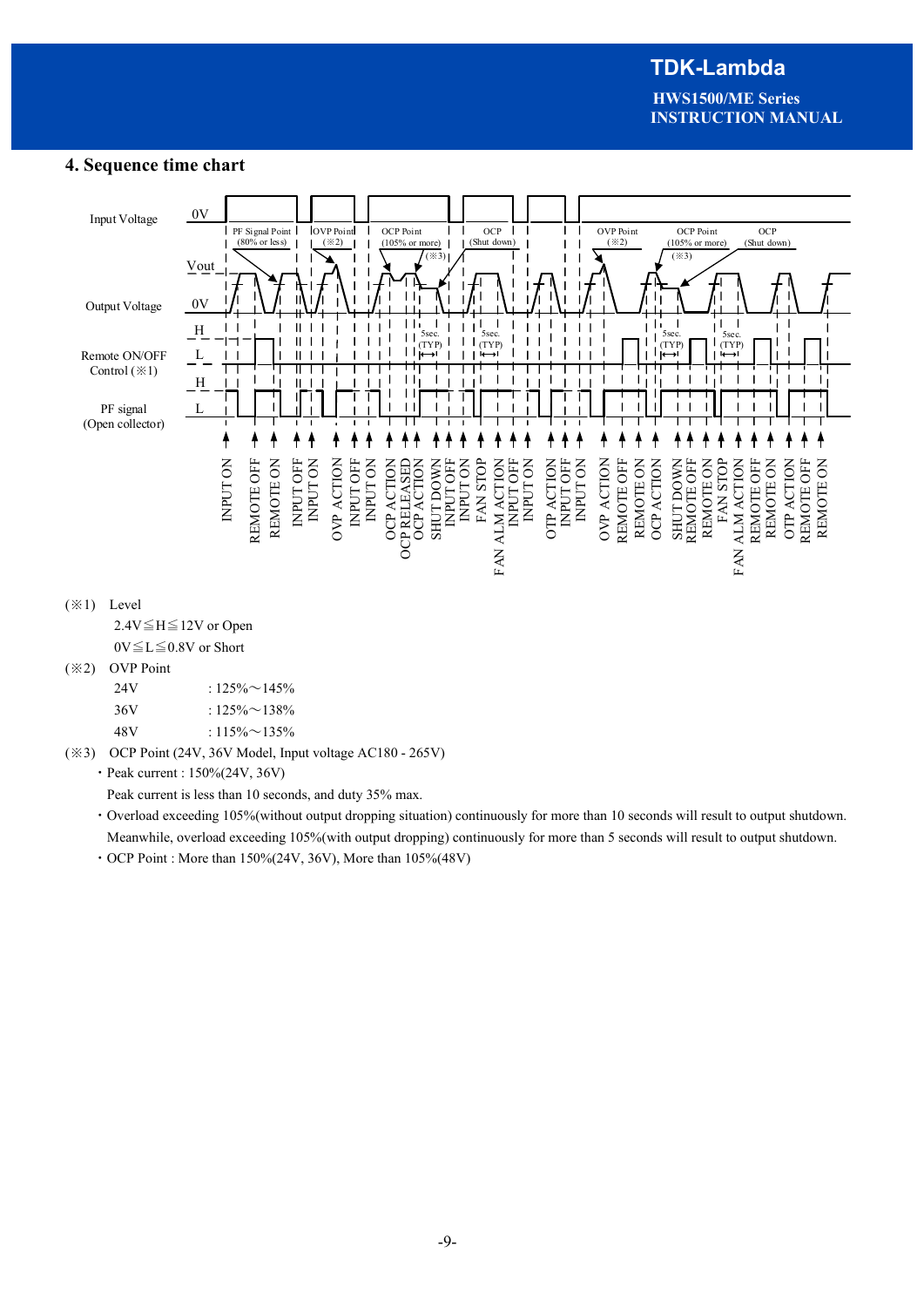## **5. Functions and Precautions**

#### **5-1. Input Voltage Range**

Input voltage range is single phase 85 - 265VAC (47 - 63Hz). Input voltage, which is out of specification, may cause unit damage. Rated input voltage range fix during safety standard application is from100V to 240VAC (50/60Hz). While applying input voltage from 85Vac to 90Vac, output load current derating is required.

#### **5-2. Output Voltage Range**

Output voltage is set to the rated value at shipping. V.ADJ trimmer on the front panel side is use to adjust the output voltage within the range specified. Output voltage trimming range is within -20% - +20% of the rated output voltage (48V Output Model: -20% - +10%). Turn the trimmer clockwise to increase output voltage. Take note when the output voltage is increased excessively over voltage protection (OVP) function may trigger and output voltage will shut down.

Use the output power of the power supply below the rated output power value when you raise the output voltage.

#### **5-3. Over Voltage Protection (OVP)**

The OVP function (Inverter shut down method, manual reset type) is provided. OVP function operates within 125-145% of the rated DC output voltage value (36V type: 125-138%, 48V type: 115-135%), and the output will be shut down when OVP function triggers. When OVP function operates, the input power is cut off for a few minutes, and then power is re-input or remote ON/OFF control signal shall be input for recovery of the output. OVP value is fixed and can not be adjusted.

#### **5-4. Over Current Protection (OCP)**

The OCP function (Constant current limiting, Time delay shutdown type) is provided. OCP function operates when the output current exceeds 105% of maximum DC output current specification and the over current or short circuit condition continues 5-second or more, the output will be shut down. When the OCP is triggered, the input power is cut off for a few minutes, and then power is re-input or remote ON/OFF control signal should be input for recovery of the output. The OCP setting is fixed and not to be adjusted externally.

#### **5-5. Over Temperature Protection (OTP)**

Over temperature protection function (manual reset type) is provided. When ambient or internal temperature rises abnormally, OTP will shut down the output. When OTP is triggered, input power is cut off and allow sufficient cooling to reset the OTP function. Then power is re-input or remote ON/OFF control signal should be input for recovery of the output.

#### **5-6. Low Output Detection Circuit (PF)**

Low output voltage detection circuit is provided. Power Fail signal (PF signal) will output when output voltage decrease by either the drop or brown out of the input voltage or OCP, OVP and OTP function operation. PF signal will turn "High" level to indicate the abnormal status of the power supply when the output voltage decrease to 80% of the output voltage setting value. The PF signal circuit is insulated from the power supply input and output circuit and it is an open collector. TOG terminal is ground for PF terminal.

When the Built-in Fan Motor of this power supply unit stops, PF signal will turn to "H" and the output power will shut down. The Built-in Fan Motor is a component with lifetime. We recommend a periodic replacement. Please contact our sales office. Replacement is at customer's expenses.

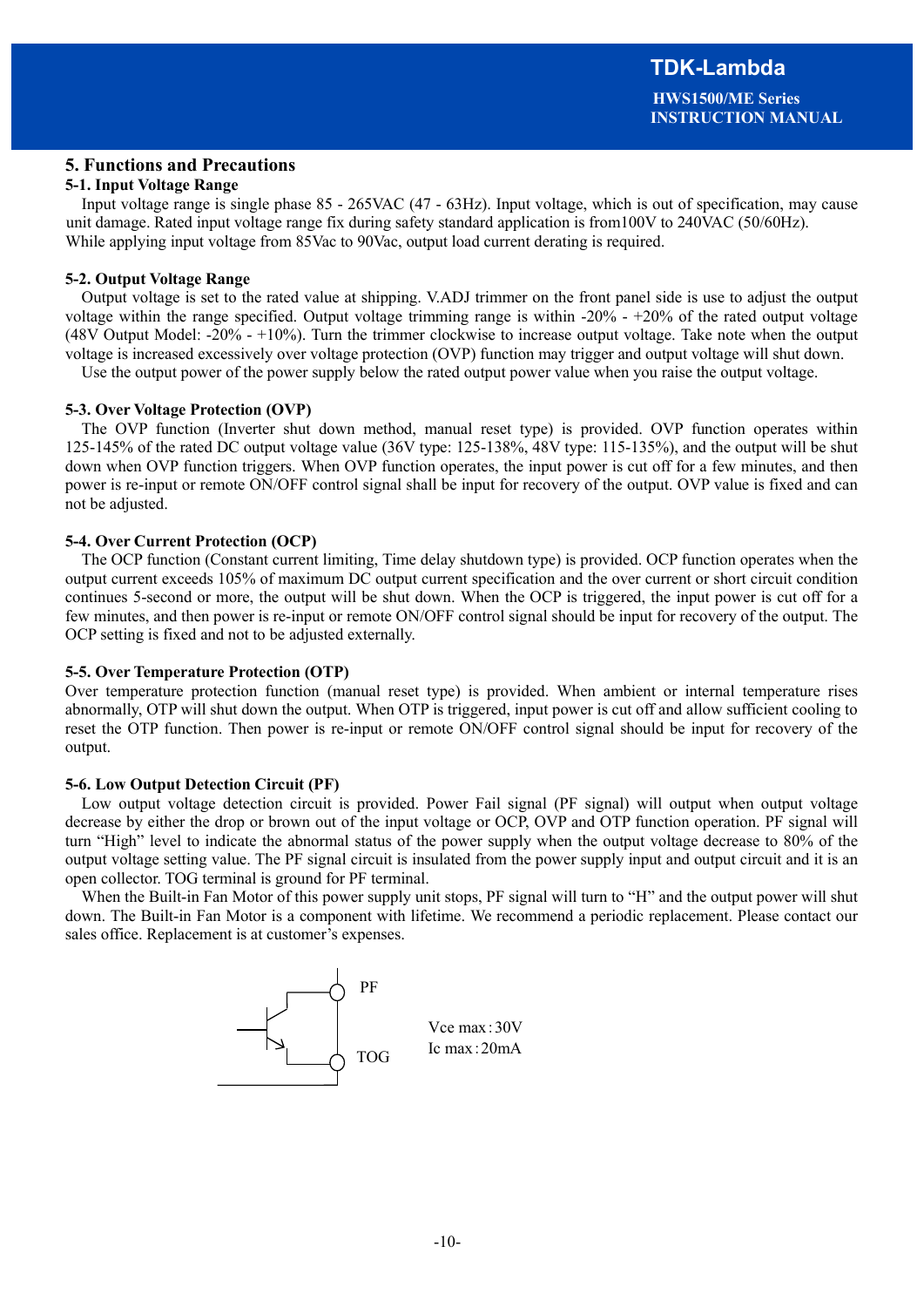#### **5-7. Remote Sensing (+S, -S terminal)**

Remote sensing function is provided to compensate for voltage drop across the wiring from the power supply output terminals to the load input terminals. Connect "+S" terminal to "+" terminal of the load and "-S" terminal to "-" terminal of the load with sensing wires. The total line voltage drop (+ side line and - side line) shall be less than 0.3V. In case that sensing line is too long, it is necessary to put an electrolytic capacitor across the load terminals.

Please take note that the electrolytic capacitor has generation of heat etc. done by the ripple current depending on connected load. Therefore, the electrolytic capacitor must have a ripple current allowance higher then the output ripple current. If CN01 (or CN02) is in use, terminal +S, -S for CN02 (or CN01) must be in open condition.



When the function of remote sensing is not in used, connect  $+S$  terminal to  $+V$  terminal, and  $-S$  terminal to  $-V$ terminal by the attachment connector.

If remote sensing terminals are opened, the stability and the accuracy of the output deteriorate. Therefore, terminal +S, -S must be connected.

#### **5-8. Remote ON/OFF Control**

Remote ON/OFF control is provided. Output can be remotely switch ON and OFF by using CNT terminal and TOG terminal even though input is connected. The output is turned to ON when TOG and CNT terminals are shorted and output is turned to OFF when these terminals are opened. When the function is not used, connect TOG and CNT terminals with short piece. The standards for this function are as follows. "TOG" terminal is ground for "CNT" terminal.



The Mode of control

| CNT Level for TOG Terminal | Output | Built-in Fan Motor |
|----------------------------|--------|--------------------|
| Short or $L(0 - 0.8V)$ DC  | ON     | Rotate             |
| Open or $H(2.4 - 12V)$ DC  | OFF    | Stop               |

- (1) TTL compatible. The maximum input voltage to CNT terminal is 12V, and the maximum allowable reverse voltage is -1V. The sink current of CNT terminal is 3.5mA.
- (2) Output ON/OFF control can be enable by a switch, relay or a transistor ON/OFF. When CNT terminal TOG terminal is shorted power supply is turn ON, and when CNT terminal - TOG terminal is opened power supply is turn OFF.
- (3) Remote ON/OFF control circuit is isolated from the input and output circuit of power supply. It is possible to use it regardless of the positive and negative of the power supply output.

Please be aware that if CNT terminal and TOG terminal is short and input voltage is gradually increase, this will trigger the low output voltage detector protection circuit and will result to output voltage shut down.

When the low output voltage detector protection circuit is triggered, the input power is cut off for a few minutes, and then power is re-input or remote ON/OFF control signal should be input for recovery of the output.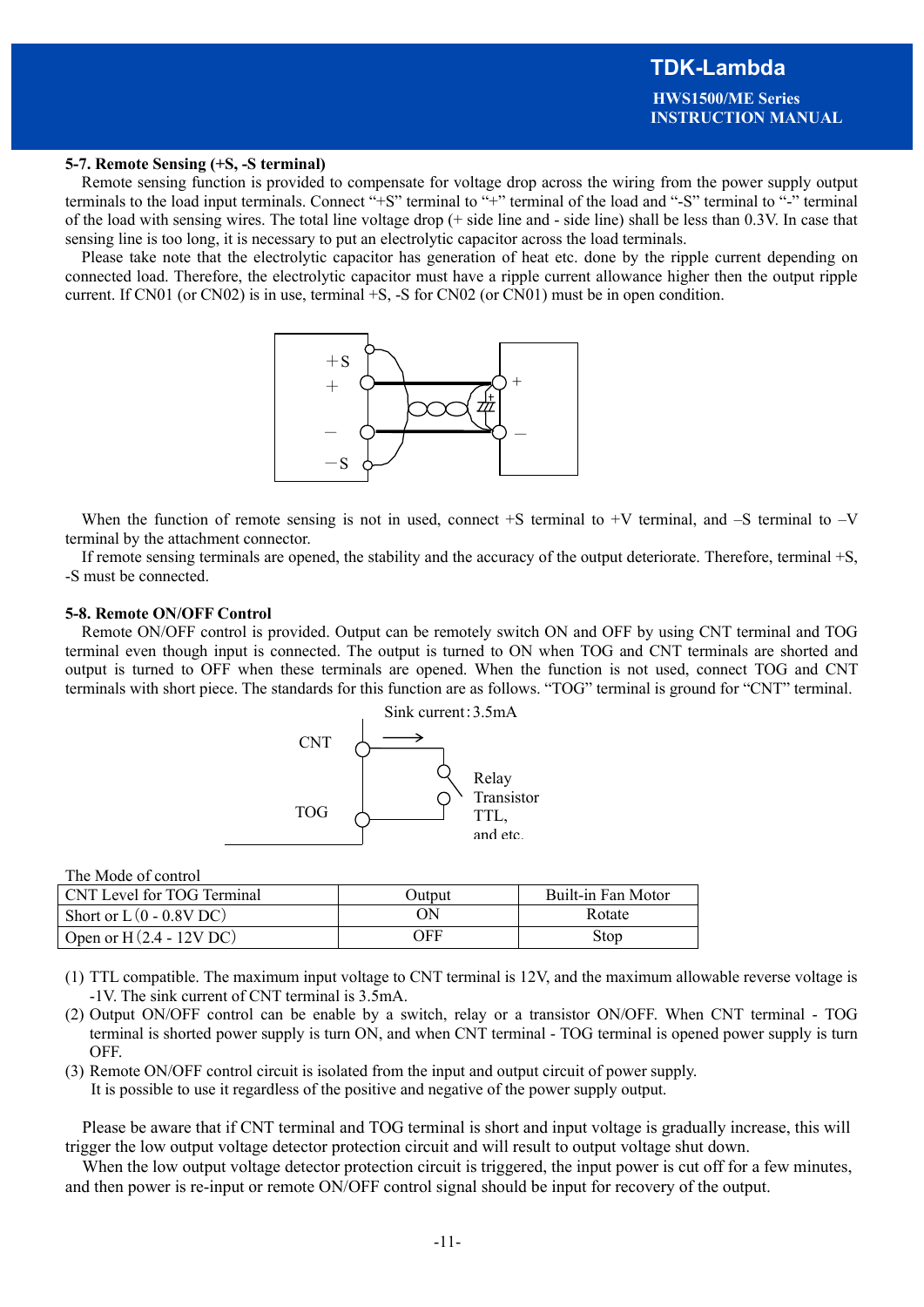**HWS1500/ME Series INSTRUCTION MANUAL**

#### **5-9. Output Ripple & Noise**

Maximum ripple & noise value in specifications is measured according to measurement circuit specified by JEITA-RC9131A. When Load lines are longer, ripple & noise becomes larger. In this case, electrolytic capacitor, film capacitor, etc. might be necessary to use across the load terminal. The output ripple & noise cannot be measured accurately if the probe ground lead of oscilloscope is too long.



#### **5-10. Series Operation**

For series operation, either method (A) or (B) is possible. There might be a step in the rise waveform during series operation.



(Note1) Please connect a diode for by-pass when using method (A) of the series operation.

 Please use the diode with rated forward current is equal or more than load current and that the rated maximum reverse voltage is higher than output voltage for each power supply.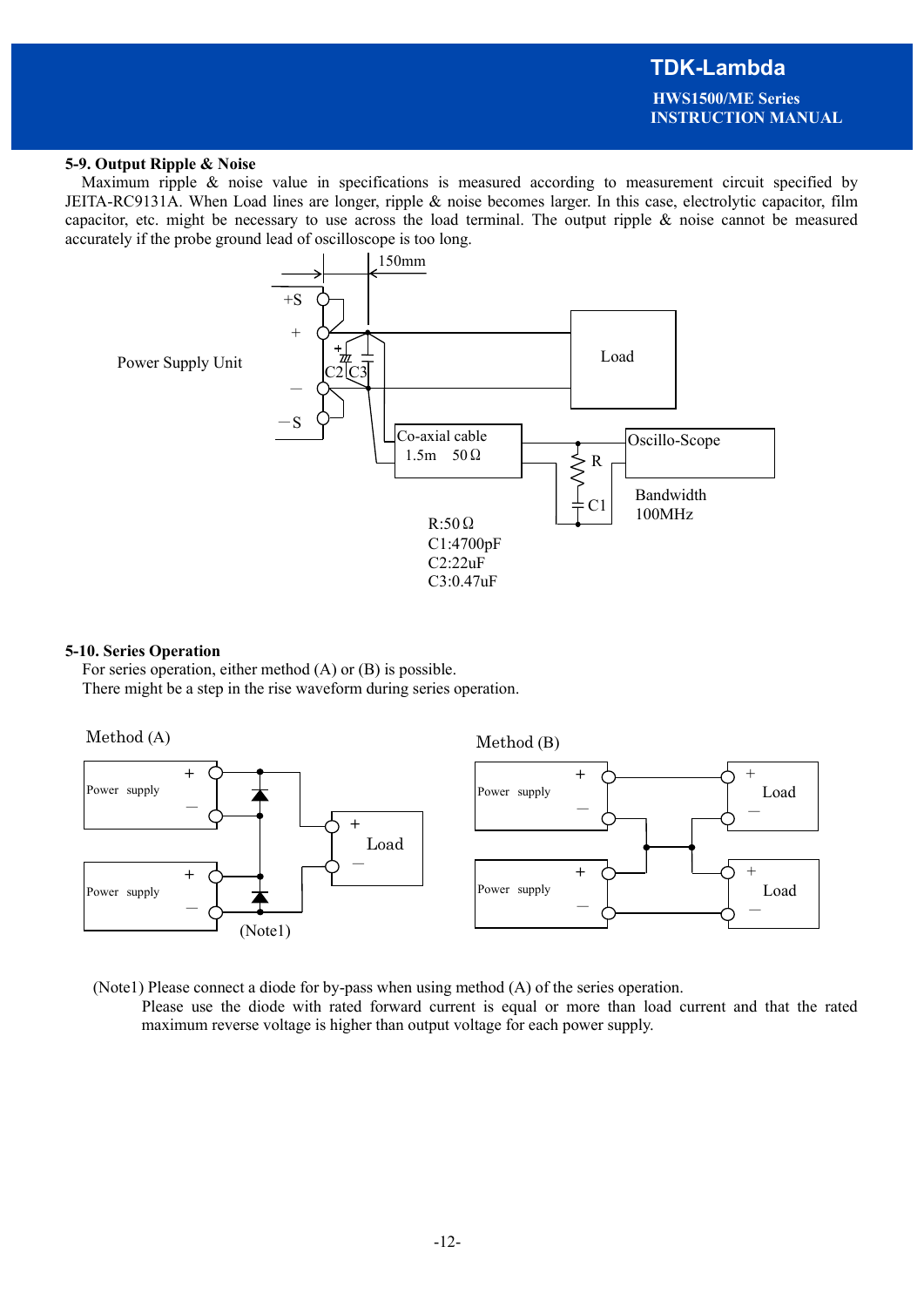## **5-11. Parallel Operation**

Current balancing function is provided. There are 3 operation modes possible which is (A), (B) and (C). (A)To Increase the Output Current

Current balancing function activates by connecting PC-to-PC terminal and COM-to-COM terminal, and output current of each power supply is equivalently supplied to load. Wires to PC terminals shall be as short as possible, same length and twisted.

There is a possibility that output could be unstable caused by external noise. For this case, disconnect COM terminal and connect -S terminal from parallel power supply to a single point on the load. Please refer connection Method (A)-2.

- 1. Adjust the output voltage of each power supply to be same value within 1% or 100mV, whichever is smaller.
	- 2. Use same length and type of wires for all load lines.
	- 3. Maximum value of output current in parallel is up to 80% of all paralleled models. The purpose of the current balancing function is the static power-up. Therefore the output voltage might decrease according to the condition of dynamic load. There might be a step in the rise waveform during parallel operation.
	- 4. Up to 5 units can be connected in parallel.

(B) To Use as a Backup Power Supply

- 1. Set power supply output voltage higher by the forward voltage drop of diode.
- 2. Adjust the output voltage of each power supply to be same value.
- 3. Use within the specifications for output voltage and output power.

(C)In the case of parallel connections, it is possible to control the output voltage by adjusting the volume from only 1 unit. Choose 1 unit that would act as the master and this unit's volume will determine the output voltage. The volume on each slave units must be turned clockwise to maximum position. Then adjust the master volume to set the output voltage. Connection for this application is shown in figure (c).





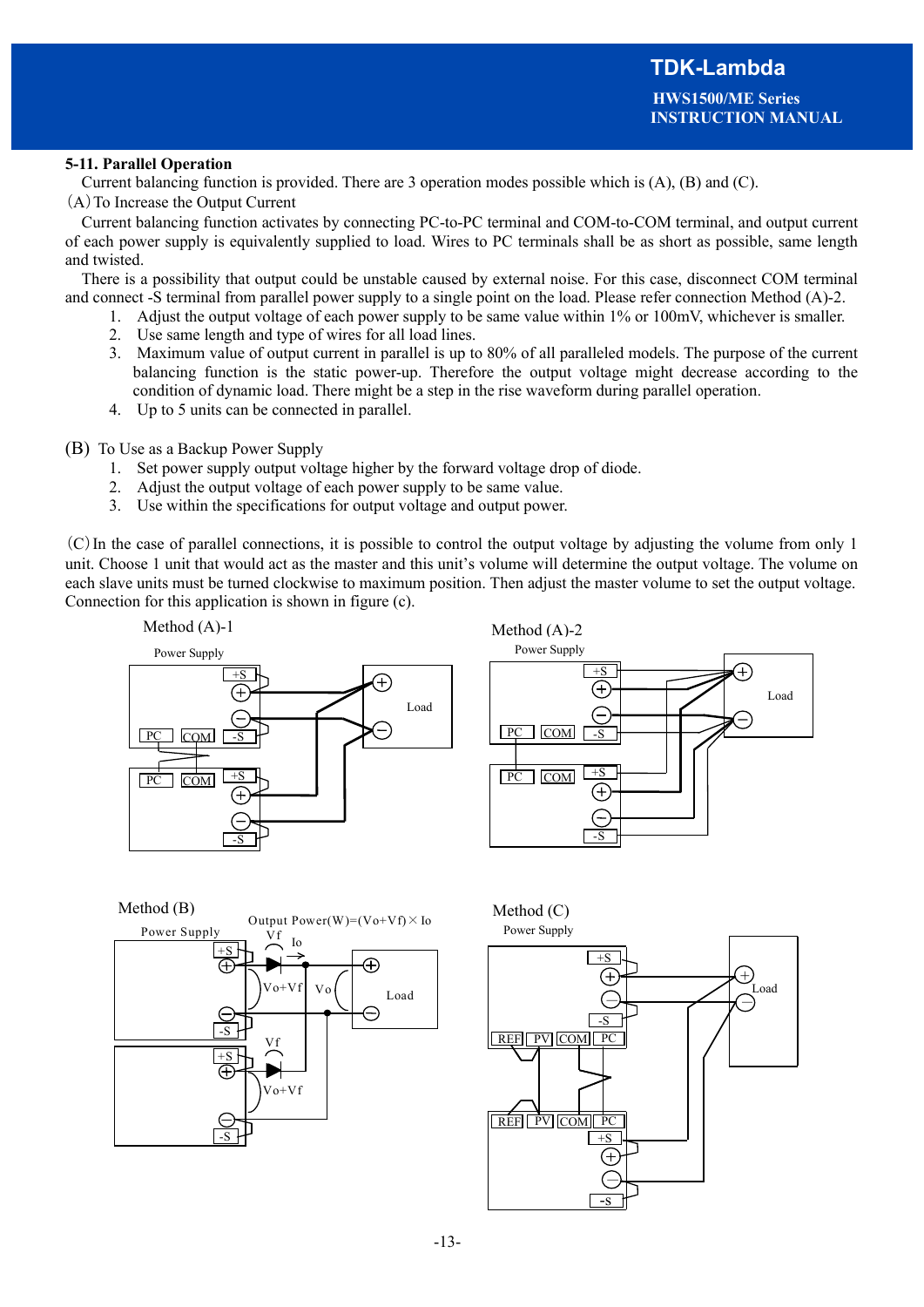## **5-12. Isolation Test**

Isolation resistance between output and E(chassis) shall be more than  $100\text{M}\Omega$  at  $500\text{V}\text{DC}$  and between output and  $CNT·PF$  shall be more than  $10M\Omega$  at  $100VDC$ . For safety operation, voltage setting of DC isolation tester must be done before the test. Ensure that it is fully discharged after the test.

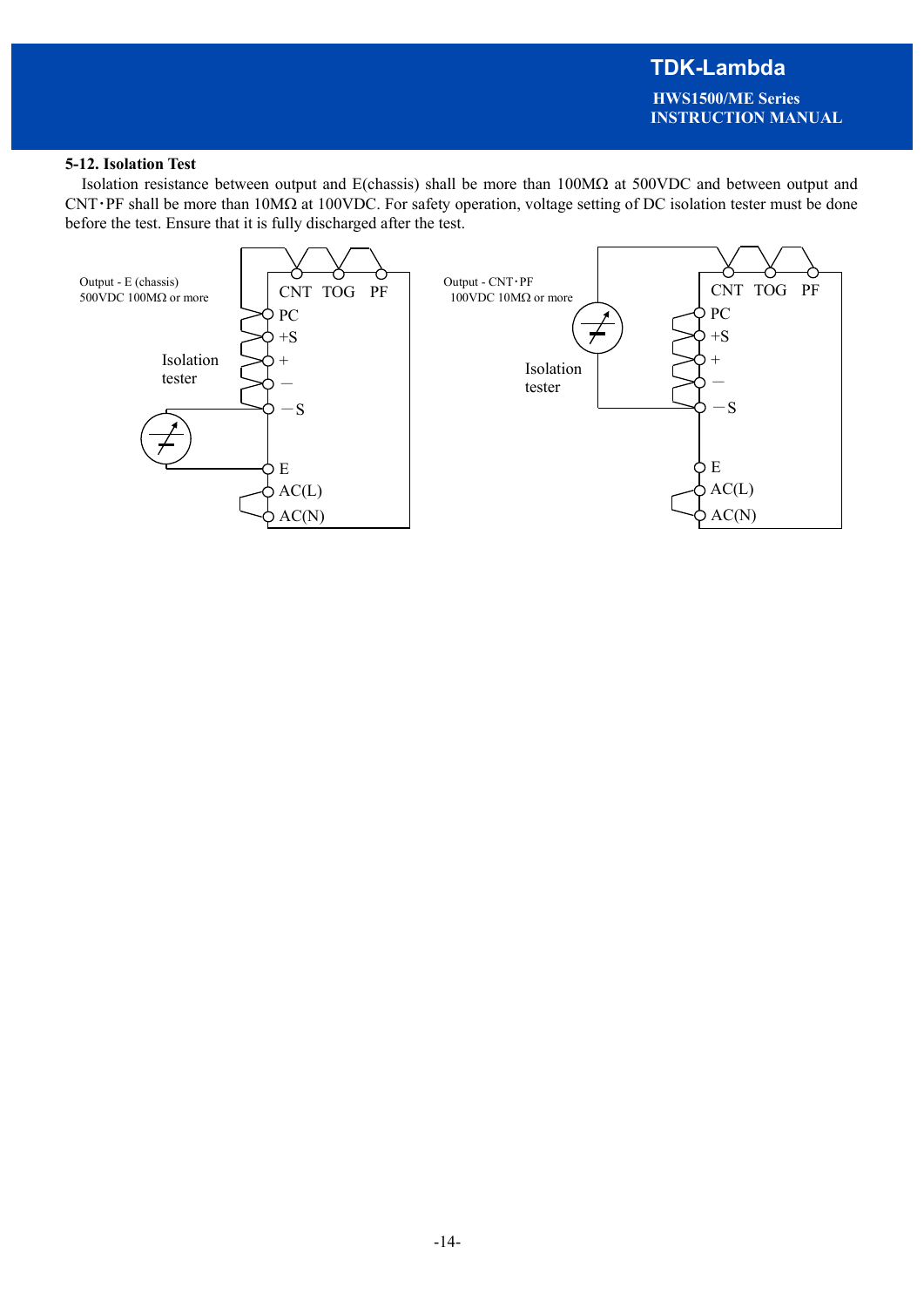## **5-13. Withstand Voltage**

 This series is designed to withstand 3.0kVAC between input and output, 2.0kVAC between input and E (chassis), 500VAC between output and E (chassis), and 100VAC between output and CNT・PF terminal each for 1 minute. When testing withstand voltage, set current limit of withstand voltage test equipment at 20mA.

(Output - E (chassis):  $300mA$ , Output- CNT · PF :  $100mA$ ).

 The applied voltage must be gradually increased from zero to testing value and then gradually decreased for shut down. When timer is used, the power supply may be damaged by high impulse voltage at timer switch on and off. Connect input and output as follows. If output is left open during test, output voltage might appear momentarily.

This product have monolithic ceramic capacitor in secondary circuit to frame ground.

Some of the withstand voltage tester may generate high voltage at the matching with monolithic ceramic capacitor and may cause the unit damage.

So, please check the waveform of test voltage.

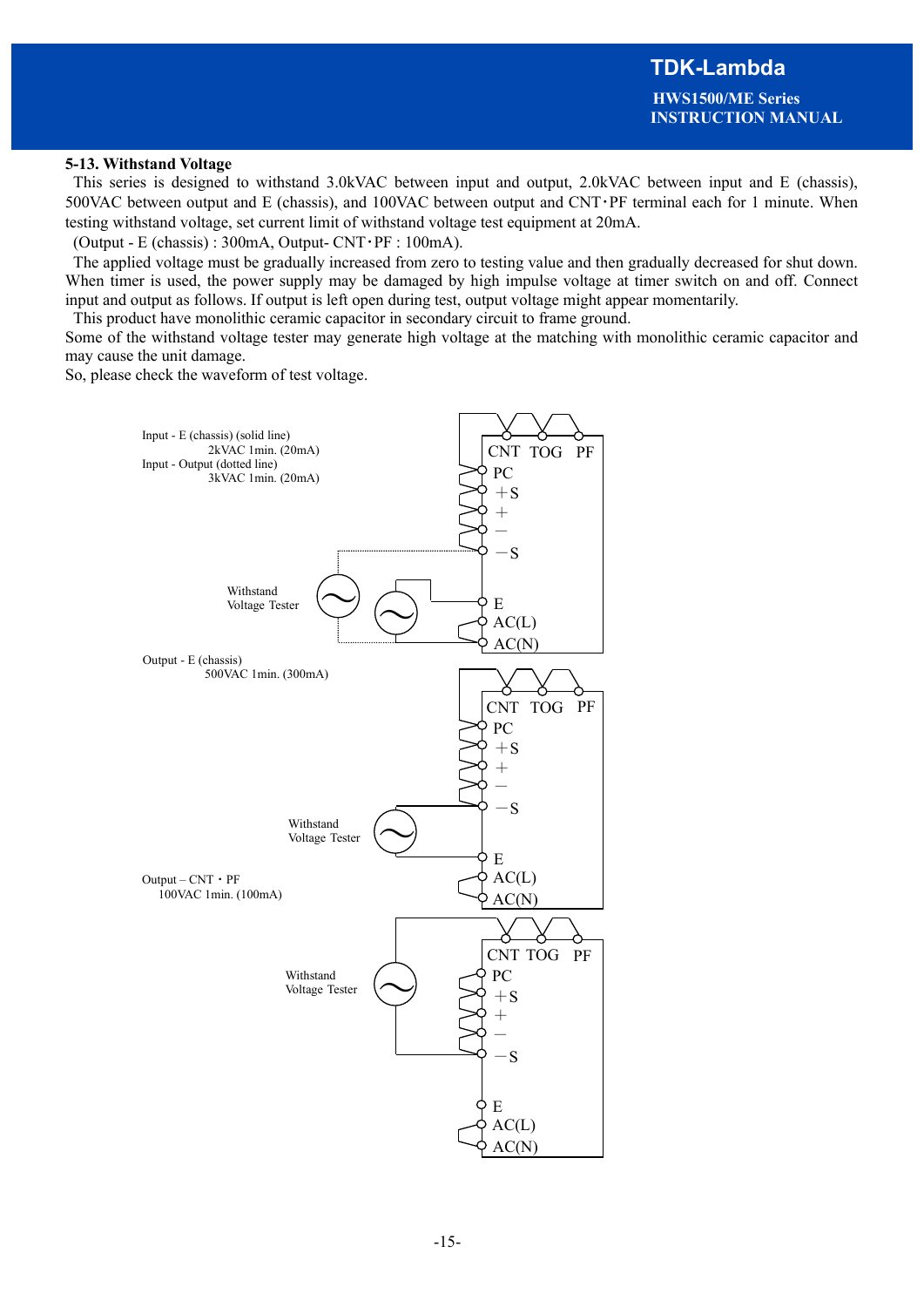## **5-14. Output Voltage External Control (PV)**

#### (A) Control by External Voltage

Output voltage external control function is provided. Output voltage can be varied by applying an external voltage (1 - 6V DC) to "PV" terminal and "COM" terminal. Note if an external voltage is not applied, there will be no output. Please consider the following characteristics below when operating the unit.

#### **Connection Method**

![](_page_15_Figure_6.jpeg)

![](_page_15_Figure_7.jpeg)

![](_page_15_Figure_8.jpeg)

## **Output Voltage Derating**

![](_page_15_Figure_10.jpeg)

Note: Only as for the type of 48V output, the maximum output voltage is used up to 110% at 90% load current.

\* Output voltage usage below 20% is not a guaranteed. There is a possibility that it cannot be use with certain product. Please conduct a thorough evaluation test before using it.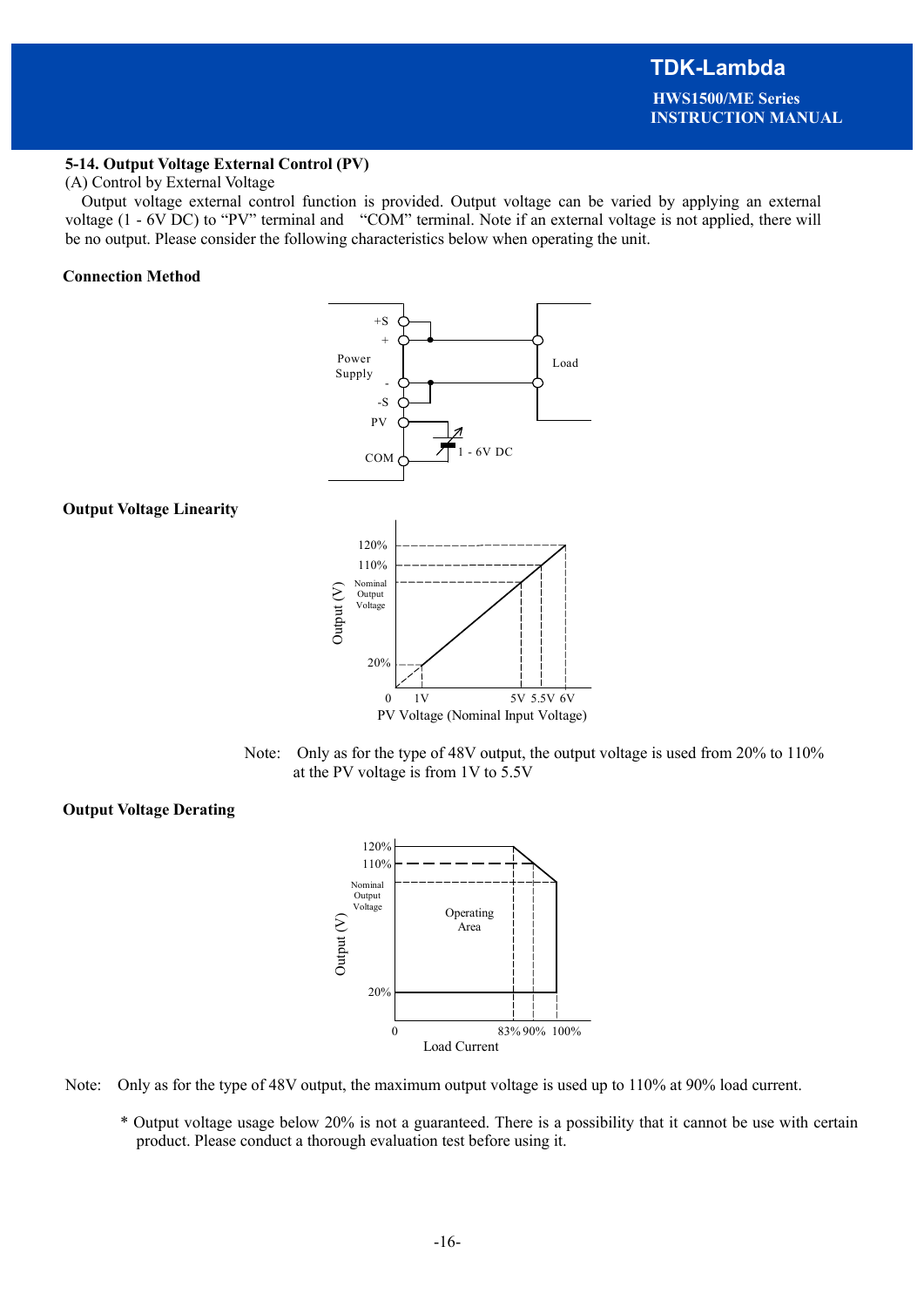### (B) Control by External Variable Resistor

"PV" terminal and "COM" terminal usage is the same as explained in section 「control by external voltage」. But in this method voltage for control is supplied through REF terminal. Variable resistor is connected between REF terminal and COM terminal and the middle point of variable resistor is connected to PV terminal. Please use the output voltage within 20% - 120% of rated output voltage value (48V output type : 20% - 110%). Wires for control lines must be as short as possible and use twisted wire or shield wire. In addition, maximum variable voltage when control by external variable resistor is rated output voltage (100%). When output voltage must be externally control to 120% of rated output voltage (110% for 48V output type ), please follow the following procedure.

- (1) PV terminal and REF terminal is short by using standard connector supplied.
- (2) Set the power supply output voltage to maximum value of the output voltage variable range mentioned in specification standard by adjusting V.ADJ volume at the front panel.
- (3) Remove standard connector after input is cut off.
- (4) Connect external variable resistor (50k $\Omega$ ) between REF terminal and COM terminal. Then connect middle point of external variable resistor to PV terminal.(sensing current is 1.4mA)

![](_page_16_Figure_8.jpeg)

When output voltage is over rated value, please make sure that maximum output power is below rated value. Moreover, when output voltage is below rated value, please make sure that maximum output current is below rated value.

Please consider the following characteristic during usage.

![](_page_16_Figure_11.jpeg)

\* Output voltage usage below 20% is not a guaranteed. There is a possibility that it cannot be use with certain product. Please conduct a thorough evaluation test before using it.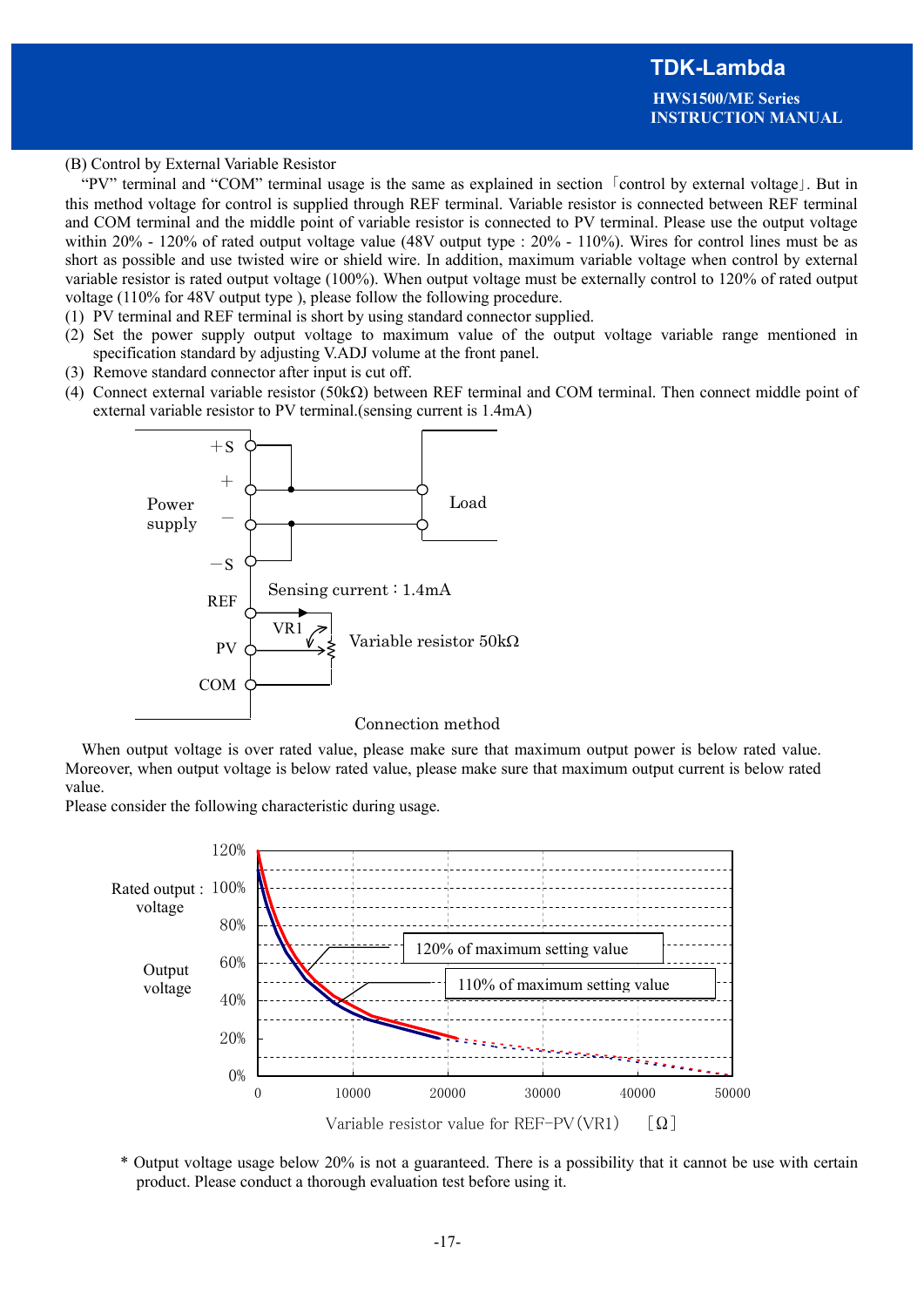## **5-15. Output peak Current**

For model HWS1500-24 and HWS1500-36, please meet the following condition.

Reduce peak current value according to output derating as section 6-1.

The output is shut down by protection circuit when rated current and continuous peak output time ( $\tau$ ) exceeds rated value during usage.

When protection circuit is activated, input is temporarily cut off for a few minutes and then power is re-input or remote ON/OFF control signal should be input for recovery of the output.

> Input voltage range : AC180V - 265V Continuous Peak output time.  $(\tau)$  : Within 10 seconds Peak output current (*Ip*) : Within the rated peak output current

Duty: up to  $35\%$ 

$$
Duty = \frac{\tau}{T} \times 100 \quad (\%)
$$

Condition 1

![](_page_17_Figure_12.jpeg)

| Model      | Irms max |
|------------|----------|
| HWS1500-24 | 62.1A    |
| HWS1500-36 | 41.4A    |

$$
\bigvee \ \ \text{Ip}^2 \times \frac{\tau}{T} \ \leq \ \ \text{Irms max}
$$

Condition 2

![](_page_17_Figure_16.jpeg)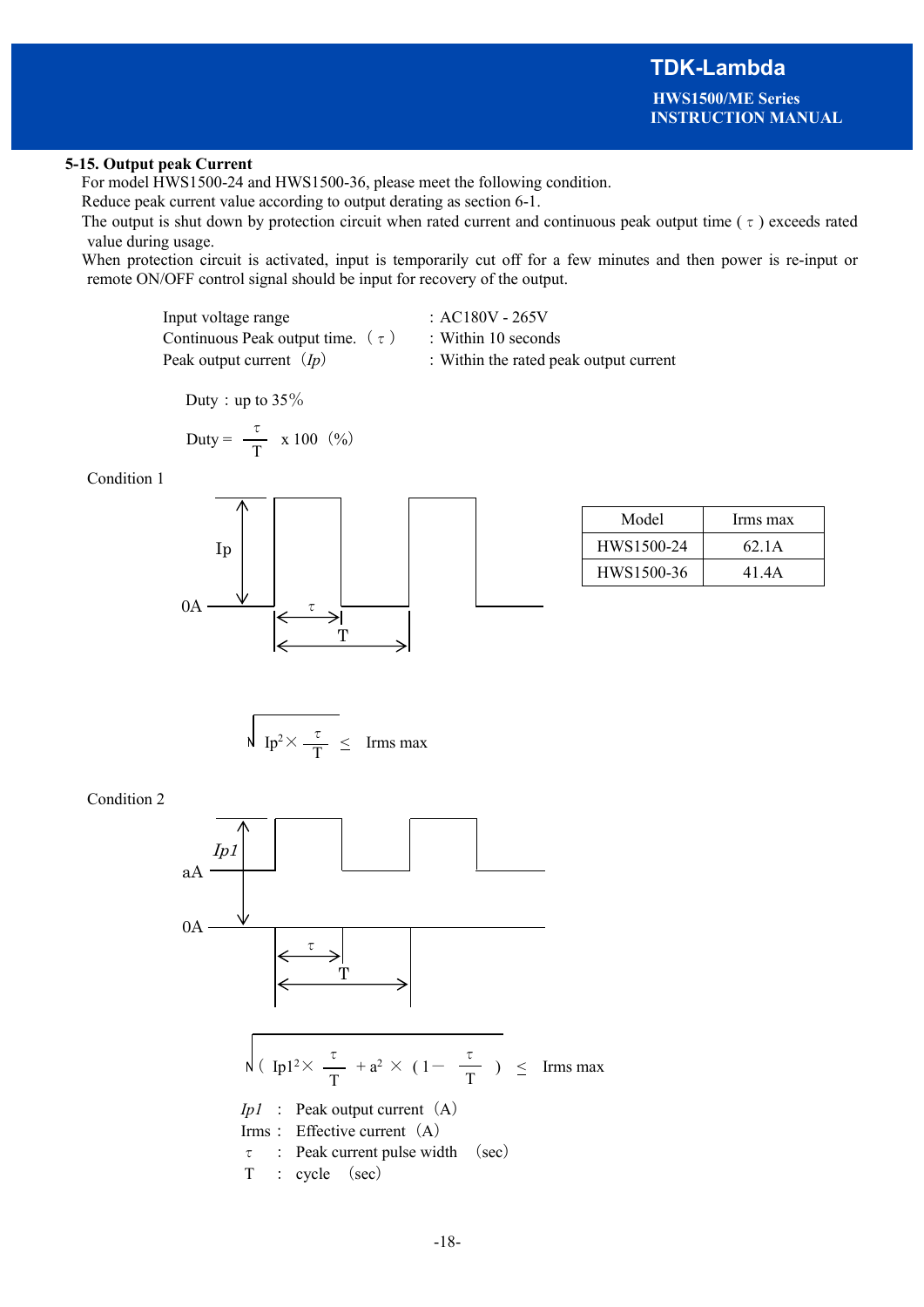## **6. Mounting Directions**

## **6-1. Output Derating**

Mounting directions are as follows. Standard mounting method is (A). Methods (B), (C) and (D) are also possible. Mounting methods besides  $(A),(B),(C)$  and  $(D)$  (example :  $(E)$  and  $(F)$ ) are inhibit.

![](_page_18_Figure_5.jpeg)

![](_page_18_Figure_6.jpeg)

## HWS1500 Output Derating

|                 | $LOAD(\% )$ |     |     |     |  |  |  |  |
|-----------------|-------------|-----|-----|-----|--|--|--|--|
| $Ta(^{\circ}C)$ | А           | B   | C   | D   |  |  |  |  |
| $-10 - +35$     | 100         | 100 | 100 | 100 |  |  |  |  |
| 45              | 100         | 100 | 100 | 100 |  |  |  |  |
| 50              | 100         | 100 | 100 | 100 |  |  |  |  |
| 60              | 75          | 75  | 75  | 75  |  |  |  |  |
| 70              | 50          | 50  | 50  | 50  |  |  |  |  |

![](_page_18_Figure_9.jpeg)

## **6-2.Mounting Method Caution**

- (1) This Power supply unit is a forced air-cooling system with a built-in fan.
- (2) This power supply has ventilating holes on the front and back panels. Keep these areas freely more than 100mm from front side and more than 50mm from rear side.
- (3) Please note that ventilation will be worsened in a dusty environment.
- (4) Built-in fan is limited life part, which require periodic replacement. (Replacement will be charge).
- (5) The ambient temperature of this power supply is less than 50mm from the center of a front side.
- (6) The maximum allowable penetration of mounting screw is 6mm.
- (7) Recommended torque for mounting screw (M4) is  $1.27N \cdot m$ .

![](_page_18_Figure_18.jpeg)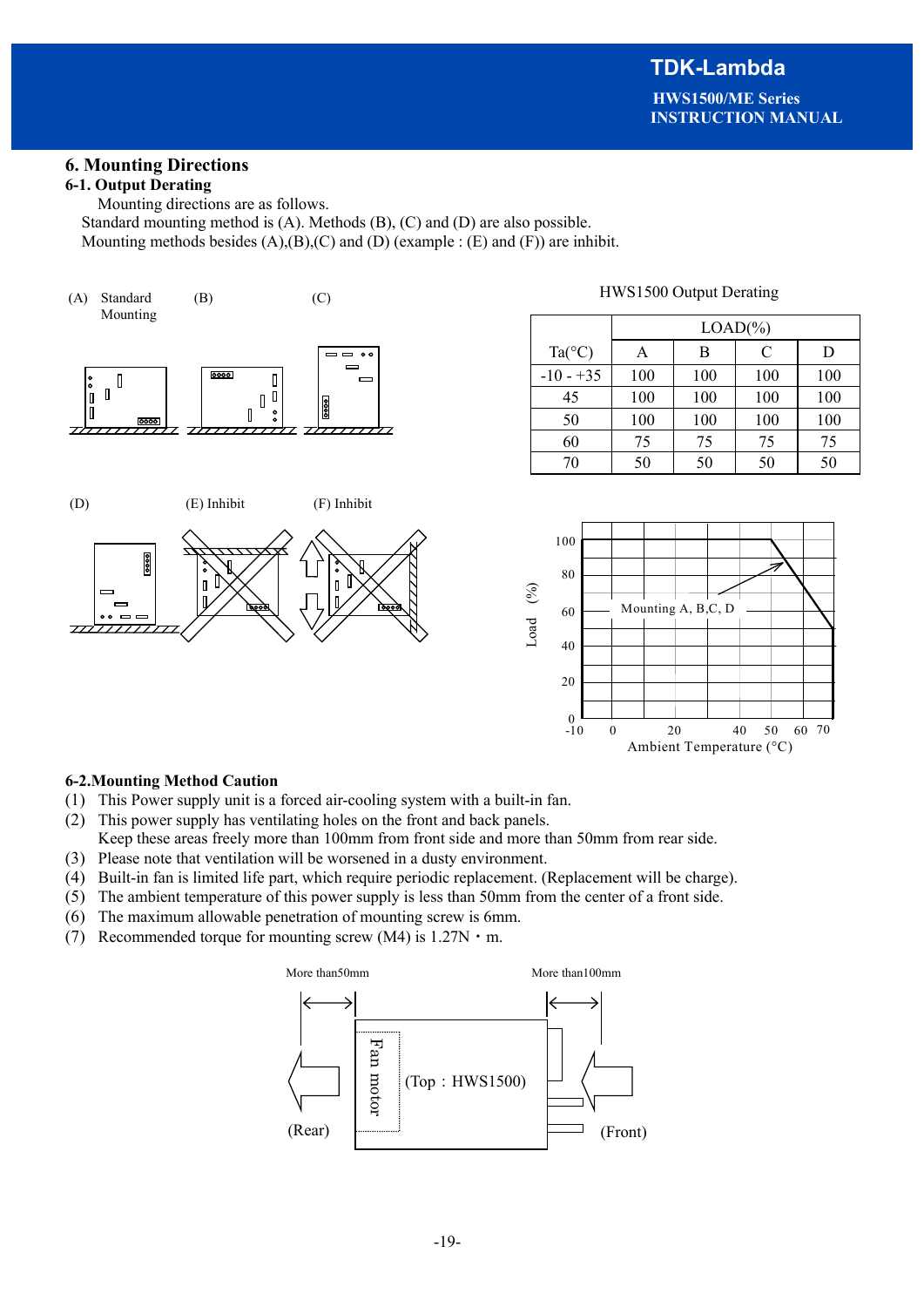**HWS1500/ME Series INSTRUCTION MANUAL**

## **7. Wiring Method**

- (1) The output load line and input line shall be separated and twisted to improve noise sensitivity.
- (2) The sensing lines shall be twisted or shield wire and separated from the output lines.
- (3) Use all lines as thick and short as possible to make lower impedance. Wires are to be twisted or use shield wire to improve noise sensitivity.
- (4) Attaching a capacitor to the load terminals can eliminate noise.
- (5) E terminal of this power supply is functional earthing. For safety purposes, connect protective earthing terminal to the mounting set ground terminal.
- (6) Recommended torque for the terminal piece:

Input terminal (M4 screw) :  $1.27$  N $\cdot$ m Output terminal (M8 Bolt & Nut) : 10.8N・m

(7) Recommended wiring

![](_page_19_Figure_11.jpeg)

Recommended circuit protector : AC250V30A Recommended noise filter : MXB1220 (TDK-Lambda Corp.)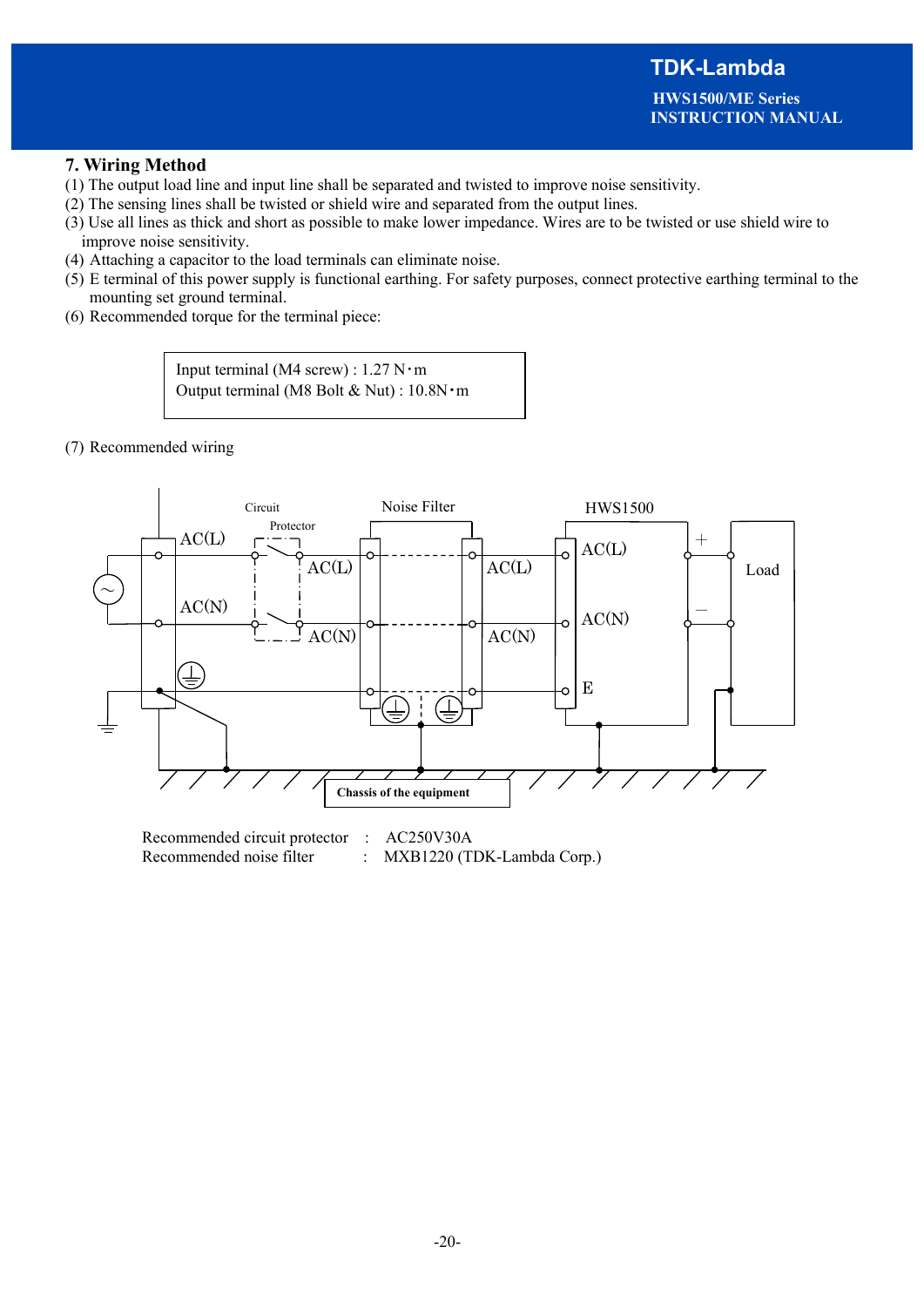**INSTRUCTION MANUAL**

(8) M4 screw for output terminal might damage the terminal's inner thread. This is mainly cause by the M4 screw's unthread section. Therefore, please select a washer, spring washer, etc. to avoid unthread screw section from penetrating into output terminal inner section.

![](_page_20_Figure_3.jpeg)

## **8. External Fuse Rating**

Refer to the following fuse rating when selecting the external fuses for input line. Surge current flows when line turns on. Use slow-blow fuse or time-lug fuse. Do not use fast-blow fuse. Fuse rating is specified by in-rush current value at line turn-on. Do not select the fuse according to input current (rms.) values under the actual load condition.

HWS1500:30A

## **9. Troubleshooting**

Before concluding that the unit is at fault, make the following checks.

- (1) Check if the rated input voltage is apply.
- (2) Check if the wiring of input and output is correct.
- (3) Check if the I/O terminal connection is properly tighten by a regulated tightening torque.
- (4) Check if the wire material is not too thin.
- (5) Check if the output voltage control (V.ADJ) is properly adjusted. OVP might be triggered and output is cut off.
- (6) Check if the wiring of "+S" and "-S" terminal is correct. If in open condition, the stability and the accuracy of the output deteriorate.
- (7) If use function of the remote ON/OFF control, check if the remote ON/OFF control connector is not opened. If in open condition, output is cut off.
- (8) Check if the built-in fan is not stopped. Is fan stopped by something irregulars or dust, etc. If fan stops, the PF signal is turn on. Moreover, the output is intercepted with the protection circuit if fan stops. Fans are the limited life parts.

This power supply has ventilating holes on the front and back panels. Check if there is any irregulars or dust, etc. (9) Is the main body of the power supply abnormally hot?

Please turn on the input again after allowing the unit to cool down sufficiently. The output shut down by over temperature protection function.

- (10) Check if the output current and output power is not applied over specification.
- (11) Check if the input voltage wave is sinusoidal. If this power supply unit is connected to a UPS, input voltage wave might not be sinusoidal. An audible noise is emitted from the power supply unit.
- (12) Audible noise can be heard during Dynamic-Load operation.